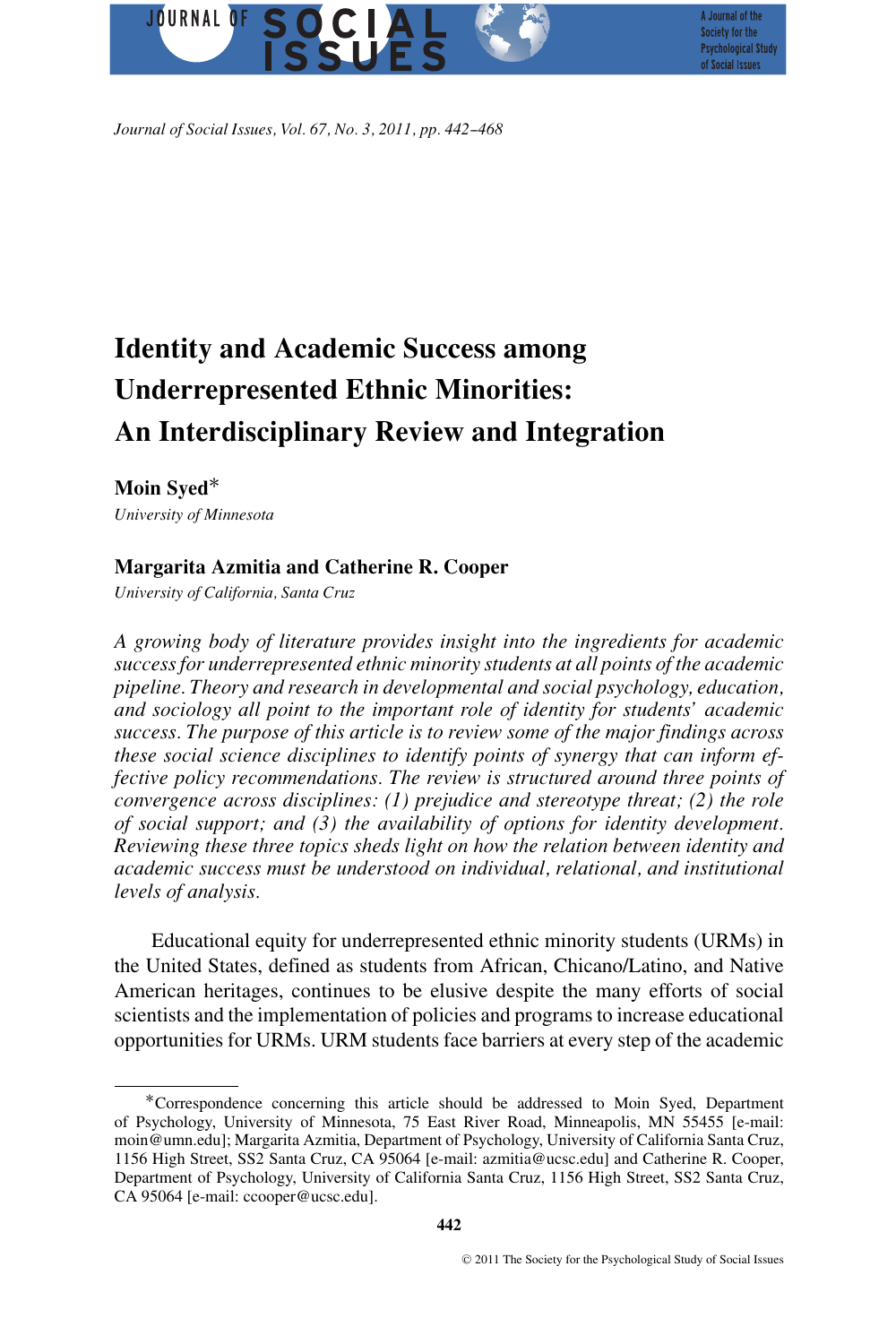pipeline, from preschool to the professoriate, with an increasingly smaller share of representation that is particularly pronounced in science, technology, engineering, and mathematics (STEM) fields (Cooper & Burciaga, 2011; Eccles, 2005; Gándara & Maxwell-Jolly, 1999).

Nevertheless, a growing body of literature provides insight into the ingredients for academic success for URM students at all points of the academic pipeline. Important work is being conducted across academic disciplines and subdisciplines in psychology, education, sociology, and anthropology. The primary objectives of this article are threefold: (1) to review some of the major findings from these disciplines; (2) to provide an integrated perspective that draws on the strengths of each, identifying points of synergy that can guide future work; and (3) to use this synthesis to make effective policy recommendations.

A common thread that runs through social science disciplines is the importance of identity for students' academic success and persistence throughout the pipeline. Here we construe identity broadly to mean both a sense of collective belonging (Tajfel, 1981) and an emerging sense of clarity about the self and purpose in life (Erikson, 1968). The question of identity is an interdisciplinary one pursued widely in the social sciences, humanities, and arts (Brubaker & Cooper, 2000). In this article, we attempt to provide some structure for the many conceptualizations of identities in the social sciences, how they are constructed, and how they matter for the educational success of ethnic minority youth. In particular, we highlight how identities operate at multiple levels of analysis; identity development is not solely an individual project, but rather, is carried out through important interpersonal relationships in the context of institutional structures (see Cooper, Behrens, & Trinh, 2009).

Our view of the relevant literatures point to three areas of convergence that can help elucidate such a structure: (1) prejudice and stereotype threat; (2) the role of social support; and (3) the availability of options for identity development. These three points are not the only concerns that matter for identity development or academic success, but rather, they are topics that are addressed across multiple disciplines that illustrate the levels of analysis that must be considered when examining the relations between identity and educational achievement. The remainder of this article will be organized around these three broad topics, but first, a brief review of the various disciplinary perspectives that we draw from is in order.

## **A Theoretical Buffet: Welcome to Research on Identity Development**

Inquiry into both identity and education are inherently interdisciplinary, as questions about who people believe they are, what they want to do in life, and how education contributes to these goals can be examined from a variety of perspectives. In this article, we attempt to integrate theory and research among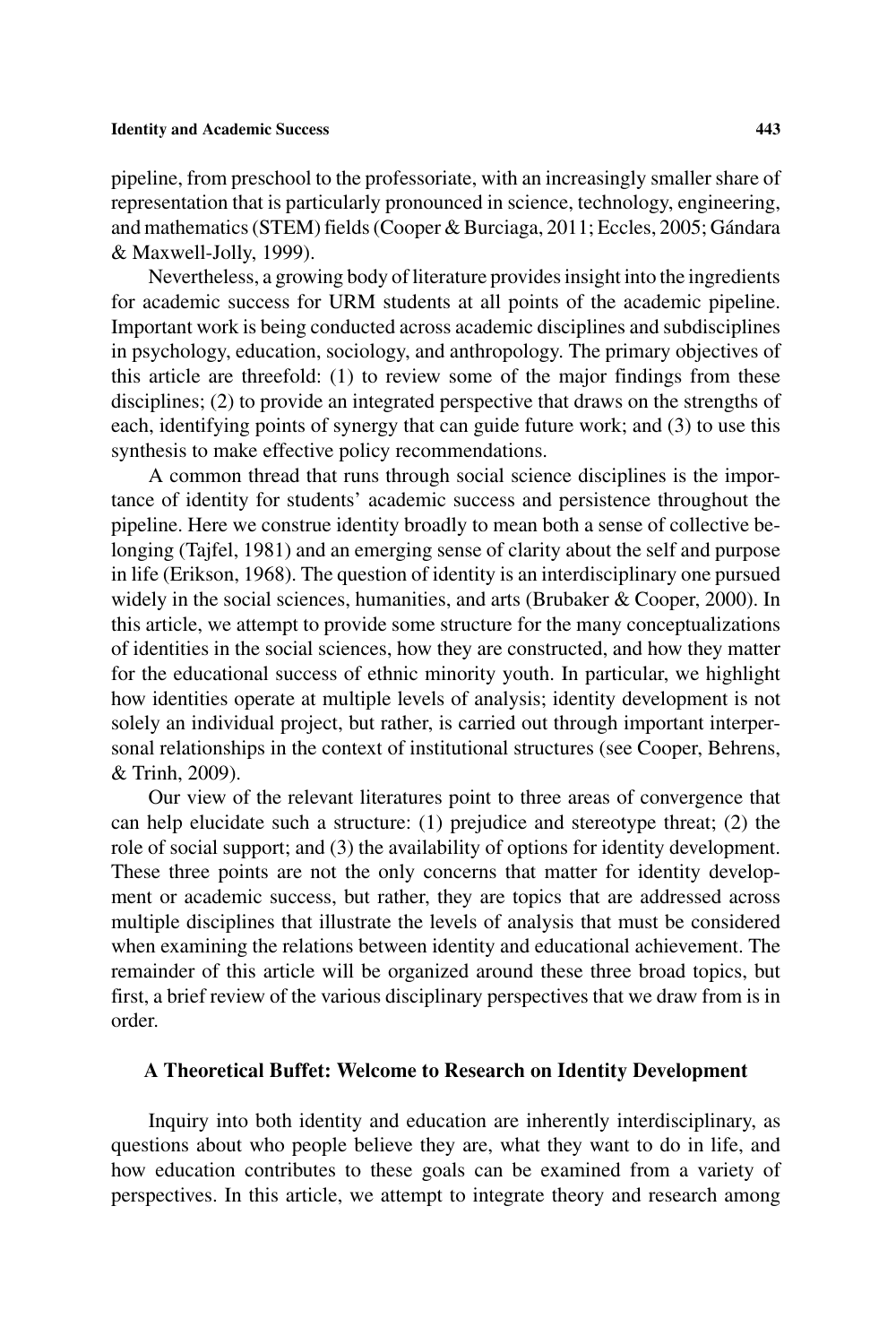several social science disciplines concerned with identity and education. The utility of considering research from different disciplines lies in their ability to shed unique light on a common problem, as in the well-known Indian fable of the five men examining an elephant in the dark, each with his own understanding of the nature of the elephant.

Psychology is generally concerned with the thoughts and behaviors of individuals, although there are variations by subdiscipline in how this is accomplished. In terms of identity, developmental psychologists draw heavily from Erikson's (1968) psychosocial theory of lifespan development. Erikson specified that forming an identity, which he viewed as a personal sense of coherence across time, context, and multiple identifications, is a formative task emerging in adolescence and continuing throughout adulthood. Subsequently, a large literature pertaining to academic and occupational identities has burgeoned, focusing on topics such as educational and career aspirations, possible selves/future orientations, school engagement, educational and occupational knowledge, and academic pathways. The overarching themes of developmental psychologists' work include documenting change over time, how earlier experiences predict later outcomes, and how at times, specific experiences can alter individuals' developmental pathways.

In contrast to developmental psychology, social psychology focuses predominantly on situational behavior. Tajfel's (1981) social identity theory serves as the basis for many social psychological inquires into identity. Social identity theory posits that identification with social groups—such as race, ethnicity, gender, social class, and religion—is heightened in intergroup situations in which individuals view themselves as the minority and perceive some level of threat. This perceived threat leads to heightened identification with the group and depersonalization of the individual to maximize in-group solidarity and self-worth (Tajfel & Turner, 1986). Because groups wield different amounts of power, members of groups with less power may be subject to prejudice and discrimination, which can lower their self-esteem. In the case of academics, for example, URMs may become aware of negative stereotypes about their achievement potential, leading them to question their abilities and disengage from school.

As illustrated by social identity theory, many social psychologists conceptualize contexts as proximal and immediate, focusing on situations that give rise to increased identification. In contrast, researchers in educational anthropology examine in depth how cultural values and processes—which operate at both proximal and distal levels, contour the diversity and complexity of the school contexts that students inhabit. Much of this work investigates URM students' orientation toward school and features of the school context that shape their academic experiences (e.g., Gibson, Bejínez, Hidalgo, & Rolón, 2004; Ogbu, 1997; Phelan, Yu, & Davidson, 1994). The ethnographic nature of many of these studies provides a rich picture of how the educational context can encourage or discourage students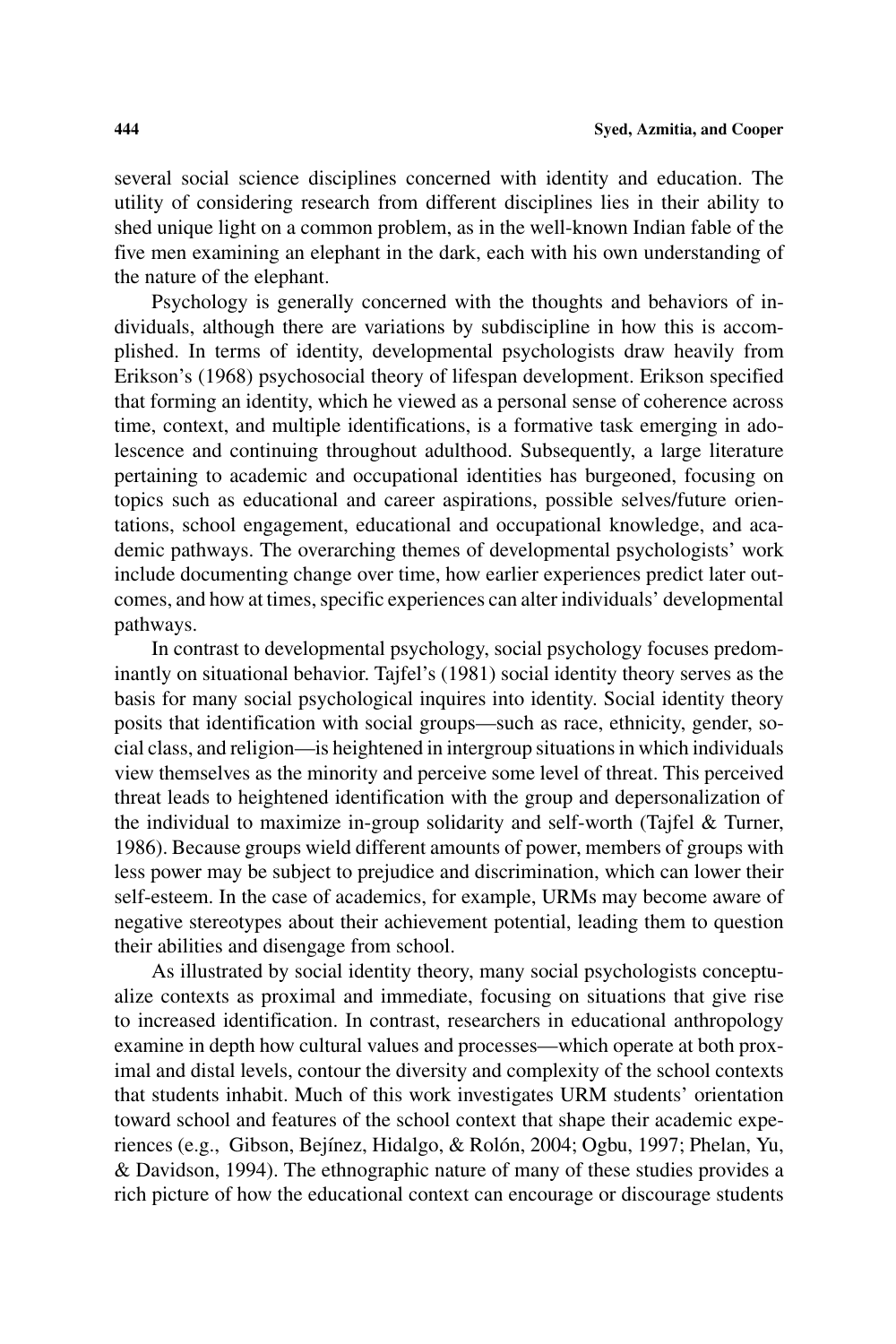in forming academic identities and holds implications for school reforms at local, state, and national levels.

Sociological research is broadly concerned with how social structures shape behavior and is therefore less focused on the individual than psychology. Oishi, Kesibir, and Snyder (2009) suggested there are two primary facets of sociology that can be understood as macrosociology and microsociology. Macrosociology emphasizes social structures and collectives and de-emphasizes individuals. For example, schooling in the United States is a system that reproduces existing social inequalities, although many teachers and staff working in schools may hold egalitarian beliefs. In contrast, microsociology seeks to link aspects of social structures to how individuals and groups function within them. In other words, these researchers examine social interactions within the context of the cultural and historical forces that shape them and thus consider both structure and agency. Despite their differences, both sociological perspectives emphasize macrolevel influences to a greater degree than do most psychologists.

Returning to the fable of the elephant, after comparing notes about their observations on the elephant, the five men broke into an argument, each feeling that his own version of the truth was the correct representation of reality. This is an apt metaphor for the disciplines that we discuss in this article. Different disciplines, as well as investigations within disciplines, situate their research within different metaphors on the nature of human existence (Pepper, 1942). These metaphors are the basis of scientific theories that can be both incompatible with one another (Cooper, 1987), and are prone to fundamental modifications when translated across disciplines (e.g., a sociological theory can become more individual-centered when adopted by psychologists; see Syed, 2010b). Thus, our intention here is to present pertinent theory and research that may, at times, be resistant to integration, but nonetheless can provide both complementary and distinct insights into the question of how identity is associated with the academic experiences of URM students.

# **Identifying with School: Stereotype Threat and Academic Identities**

There are many negative stereotypes about URM students and their ability to succeed in academics. Although many researchers, educational practitioners, and policy makers have challenged these stereotypes or deficit interpretations of URM students, these interpretations are resistant to change (Good & Aronson, 2008). Indeed, a federal panel of scientific researchers and educators convened in 2008 to seek answers to why URM students are not better represented in science (Schmidt, 2008). Many concluded that the major issue was lack of preparation, rooted in social class and parenting styles, as opposed to attendance in underresourced schools. Most on the panel believed that URM students should not attend rigorous academic institutions, and should choose lower-tier colleges that are better aligned with the preparation they received in high school. Thus, the conclusion was one of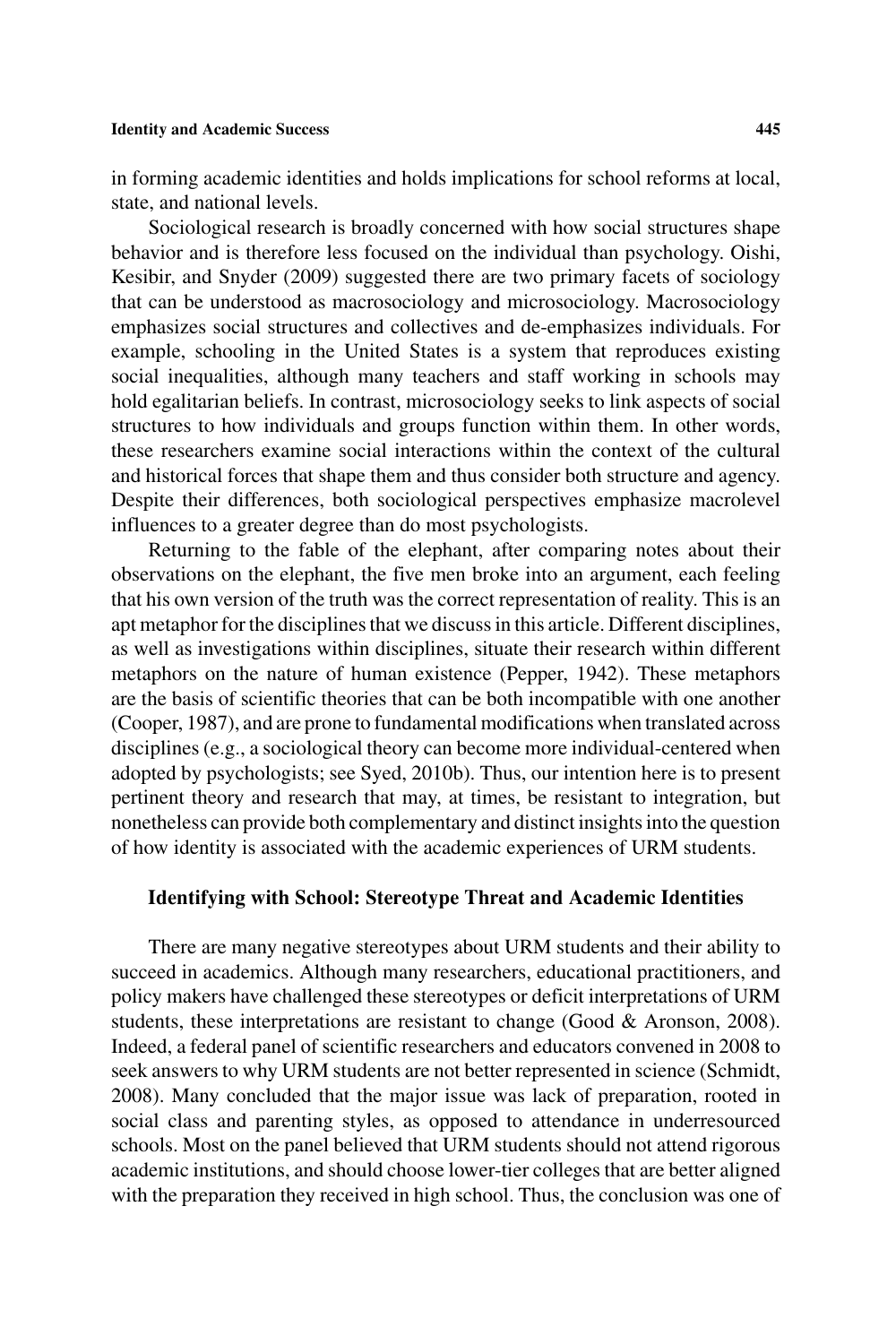deficient ability within a fair and just system, without deep questions about how the system itself might perpetuate the inequalities.

The social psychological literature on prejudice, discrimination, and stereotyping is extensive (for reviews see Stangor, 2009, and edited volumes by Nelson, 2009, and Quintana & McKown, 2008). Within the context of academics, the concept of stereotype threat (Steele, 1997) has emerged as one of the most influential social psychological theories—or psychological theories more broadly pertaining to academic inequalities. Stereotype threat refers to the phenomenon that negative stereotypes about particular groups can be internalized by individuals in high-stakes situations (e.g., educational testing), thus impairing their performance and confirming the stereotype (Steele, 1997). In the following section, we will discuss some of the major findings on stereotype threat, attempt to delimit situations in which it is appropriate for the theory to be applied, and illustrate how incorporating perspectives outside of social psychology both complicates and clarifies the role of stereotype threat in URMs' academic experiences.

The original stereotype threat research focused on the performance of African Americans on a test of intelligence (Steele & Aronson, 1995). By manipulating instructions, the researchers demonstrated that African Americans underperformed on such tests when they believed them to be diagnostic of their ability, compared with African American students who did not believe the test was diagnostic. No such difference was observed for White students. When African Americans had reason to believe that the negative stereotype did not apply, that stereotype was no longer threatening to them in that situation. These general findings, in various forms, have been replicated many times (see Davis & Simmons, 2009; Smith, 2004; Walton & Cohen, 2003, for reviews and discussion of mediators and moderators) and extended to other groups facing stereotypes about ability, such as women in math and the sciences (Spencer, Steele, & Quinn, 1999). The stereotype threat effect has been robust throughout the experimental literature.

Perhaps the chief criticism of the stereotype threat phenomenon is its ecological validity. Nearly all of the research demonstrating the effect has come from experimental studies conducted in controlled laboratories, prompting questions about whether and how it translates to the real world and thus its relevance to educational policy (Cullen, Hardison, & Sackett, 2004; Sackett, Hardison, & Cullen, 2004; Whaley, 2009). Several studies investigating this question have emerged, with findings still inconclusive (see Danaher & Crandall, 2008; Stricker & Ward, 2004, 2008, for an exchange on this issue). Field experiments are limited by the ethical and logistical constraints of altering the procedures for administering highstakes tests, making it difficult for findings to translate directly (Cullen et al., 2004, but see Good, Aronson, & Harder, 2008 for an innovative approach with women in math). Despite questions about whether the stereotype threat phenomenon is applicable to the real world, many URM students feel a lack of belonging in classrooms, either from being aware of their underrepresentation or because of stereotypes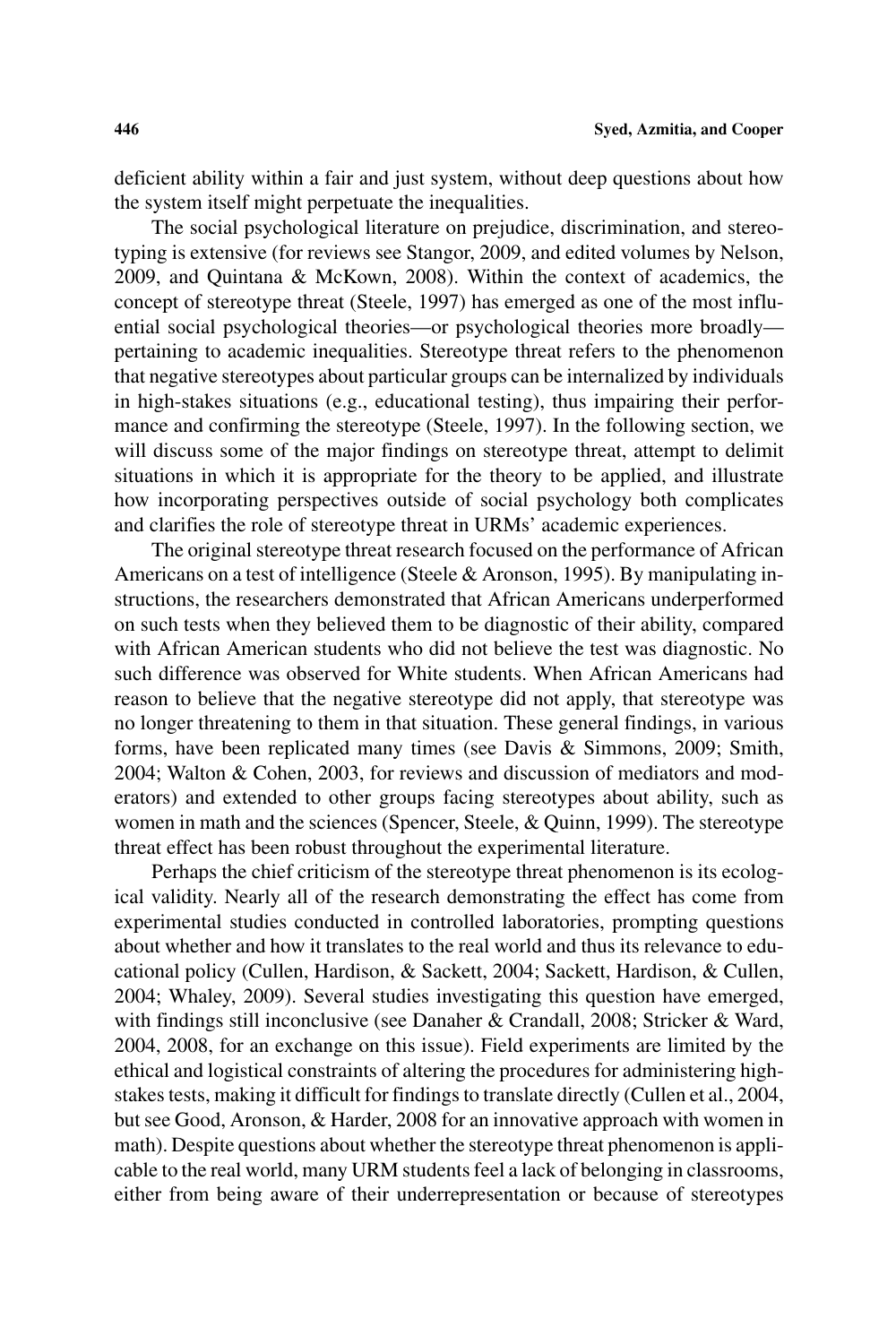explicitly or implicitly activated by teachers and classmates (Syed, 2010c; Tinto, 2000). Students' experiences with these stereotypes can threaten their sense of belonging in academic settings, highlighting the importance of identity.

## *Appropriate Applications and Expanded Perspectives*

The stereotype threat phenomenon is most applicable to those students who highly identify with the domain being threatened, such as high-achieving African American students. As a result, in the context of stereotype threat, identity emerges as an important construct for understanding the academic experiences of URM students. Unfortunately, identity has seldom been examined in studies of stereotype threat. Research has examined how the participants identify in terms of gender or racial identity (Cohen & Garcia, 2005; Pronin, Steele, & Ross, 2004), but seldom how much they identify with the academic domain of interest. That is, high math-achieving African American students should be particularly susceptible to stereotype threat because they are highly math-identified. Math identity is typically inferred from students' presence at an elite university or enrollment in honors or advanced placement courses. Although students often identify with domains in which they excel (Brown & Lent, 1996), these factors are neither necessary nor sufficient for identification. One rare study assessed math identity among male and female high school students in Germany (Keller, 2007). Whereas men's performance was not affected by math identity or the threat manipulation, women's performance was. High math-identified women performed worse under the threat condition than did low math-identified women in the threat condition and high math-identified women in the no-threat condition. Thus, domain-specific academic identities play an important role in how students react to stereotypes.

Other research on stereotype threat—although still scant—has examined school or academic identities more broadly, rather than in specific domains. Osborne and Walker (2006) assessed identification with schooling among an ethnically diverse sample of incoming ninth graders. School-identified ethnic minority students were more likely to withdraw from school within 2 years of entering than were low school-identified ethnic minority students. No such association was found for the White students. These findings provide indirect evidence that the URM students most highly identified with academics are at the greatest risk for adverse academic outcomes. Unfortunately, the pervasiveness of these negative stereotypes in schools and society make it difficult to implement policy changes (Good & Aronson, 2008). Still, we know that identities are dynamic and everevolving (Erikson, 1968). As a result, if identity is an important aspect of URM educational success, it is crucial to understand how students come to identify and de-identify with school in the first place.

Whether or not students identify with school is not a simple question, and the paths that students take toward school identification are not linear (Cooper,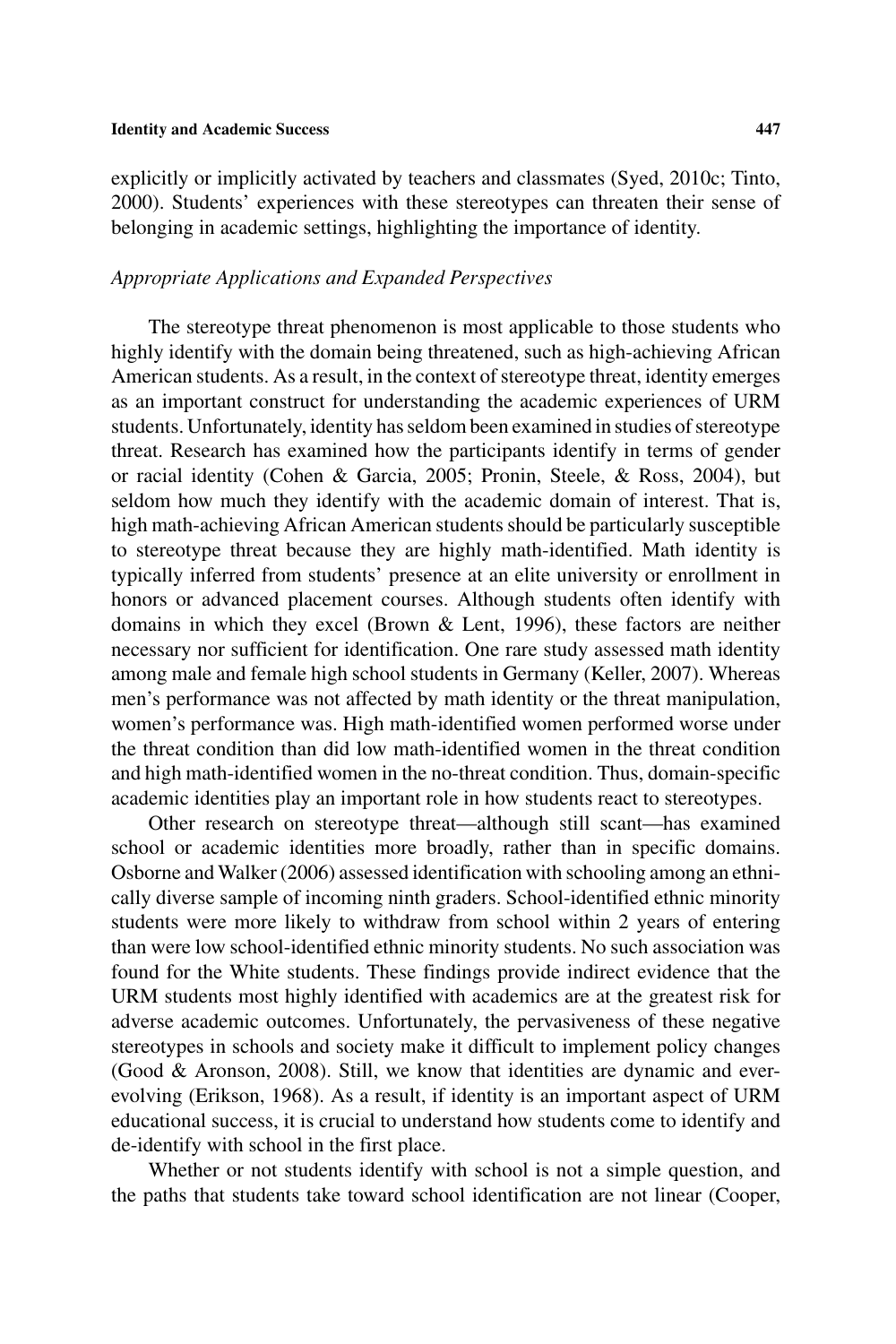Domínguez,  $&$  Rosas, 2005). The heterogeneity in how and when students create and maintain academic identities calls for theoretical and methodological research strategies that are appreciative of these individual differences. Researchers in educational anthropology and developmental psychology have attempted to chart the variety of paths that students take through school—both successful and not—while providing perspectives on how students negotiate, or succumb to, the academic challenges they face. Germane to the current discussion is the shift away from universal models of what is normative or typical toward more context-dependent models of identity development. This is accomplished somewhat differently in different fields, as described below.

Developmental psychologists are increasingly recognizing that there is not one normative path to positive development that youth follow. Indeed, the developmental concepts of equifinality and multifinality are proving to be compelling, particularly with regard to educational pathways (Cauce, Coronada, & Watson, 1998; Garcia Coll, Akerman, & Cicchetti, 2000). Equifinality refers to how individuals may follow different life paths to the same outcome, whereas multifinality refers to individuals sharing a common starting point yet ending up in different places. Cooper and colleagues have demonstrated these concepts in the context of students' math and language pathways (Cooper, Cooper, Azmitia, Chavira, & Gullatt, 2002; Cooper et al., 2005; see also Garcia Coll, Szalacha, & Palacios, 2005). Looking across the high school years and into college, they found evidence in three longitudinal studies for a group of students who performed consistently high as well as a declining group who started with high grades and then steadily decreased, illustrating multifinality. Equifinality can be seen in the pathways of the decliners and the persistently low-achieving students; both groups were doing poorly in math at the end of high school. Thus, the declining group shared similarities with both the consistently high and low achievers, depending on the point in time in high school considered. The policy implications of this perspective on development are twofold: that "one-size fits all" interventions are not likely to be effective, and that heterogeneity in developmental trajectories must be considered.

A complementary approach is taken by researchers in educational anthropology who take a multidimensional perspective on the nature of the school context. Ogbu's (1997) influential cultural–ecological framework situated educational disparities between Whites and ethnic minorities, particularly African Americans, within broader systems of inequality in the United States. In doing so, he paid particular attention to the heterogeneity within URM populations by examining the interplay between school factors, historical and systemic factors, and what he called community forces, which includes language, culture, social interactions, and identity. As Ogbu described, he approached his study of ethnic minorities' academic experiences as an anthropologist would, considering each group as its own culture and examining all aspects of their experiences. This approach enabled him to understand the similarities and differences among ethnic groups in the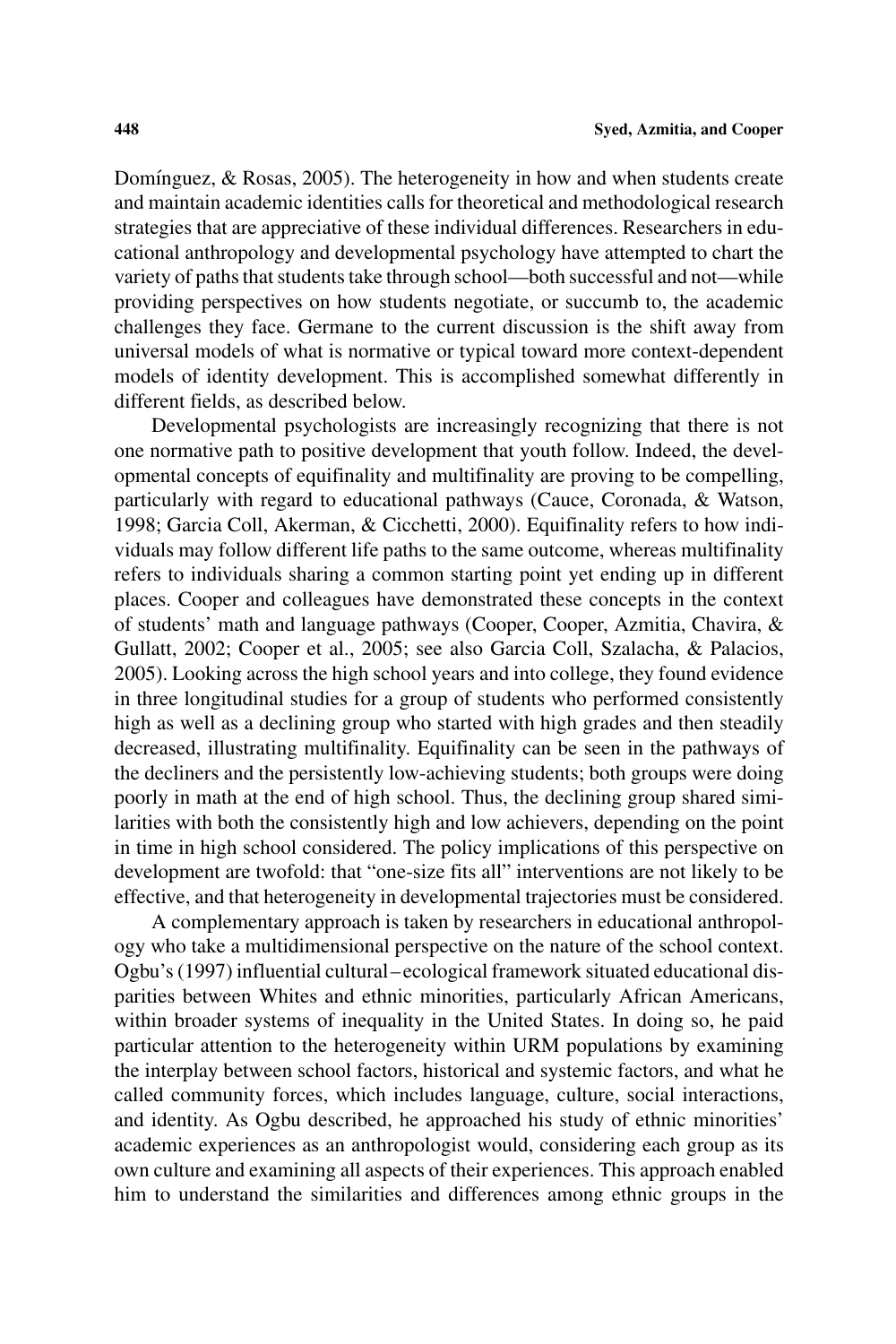role of different factors (e.g., school, historical, community) for school performance. How these factors interact is unique to different schools, giving rise to context-specific opportunities and constraints for identity development.

An example of the approach described by Ogbu can also seen in Gibson's (2005) study of a California high school consisting predominantly of White and Mexican-heritage students, many of the latter being children of migrant farm workers. Gibson described the school environments of these two groups as so different as to practically constitute two different schools. The Mexican-heritage students occupied marginalized positions that compromised their sense of belonging and academic engagement, influencing their choice of classes, their participation in extracurricular activities, and even the physical space they occupied on campus. The school's Migrant Education Program, however, provided a welcoming space and supportive environment for these students. Through their involvement in the program, Mexican-heritage students—whether children of migrant farm workers or not—could find a sense of belonging within the larger context of feeling alienated in the school. Although positive, as Gibson rightly points out, such a program only served a small number of students and did little to alter the structures of the school that promoted lack of belongingness and disengagement.

A notable strength of school-based research is the interconnection between observed behaviors and the school context in which they occurred. This strength gives rise to the opportunity to implement changes to policies at the school level that can then be potentially extrapolated to districts, and perhaps even states. An example of this approach is the Papahana Kaiapuni Hawaiian language immersion program, whose development was documented by Yamauchi, Ceppi, and Lau-Smith (1999), a group of educational psychologists. Due to colonialist policies that banned the use of the native Hawaiian language, by the 1980s the number of native speakers had decreased to such low levels that the language was on the verge of disappearing forever. In response, Hawaiian language immersion preschools were established. Once these children were ready for kindergarten, their parents lobbied to implement an immersion program in the public schools, which was approved for K-1 classes. Through continued parental commitment and tireless lobbying, the immersion program was extended to K-6, and then to K-12. In 2004, there were over 1,500 students enrolled in the program at 19 different sites across the state (Yamauchi, Lau-Smith, & Luning, 2008). What began as a small effort by parents and activists ultimately became a statewide effort to revive the Hawaiian language and culture. As demonstrated in other work (Yamauchi, Billig, Meyer, & Hofschire, 2006), a high school program that integrated aspects of the Hawaiian culture into the curriculum fostered a greater sense of belonging to school and community as well as career identity among its students.

In this section, we have traveled from the controlled laboratory of the social psychologists studying stereotype threat to the sociocultural uprising of Hawaiian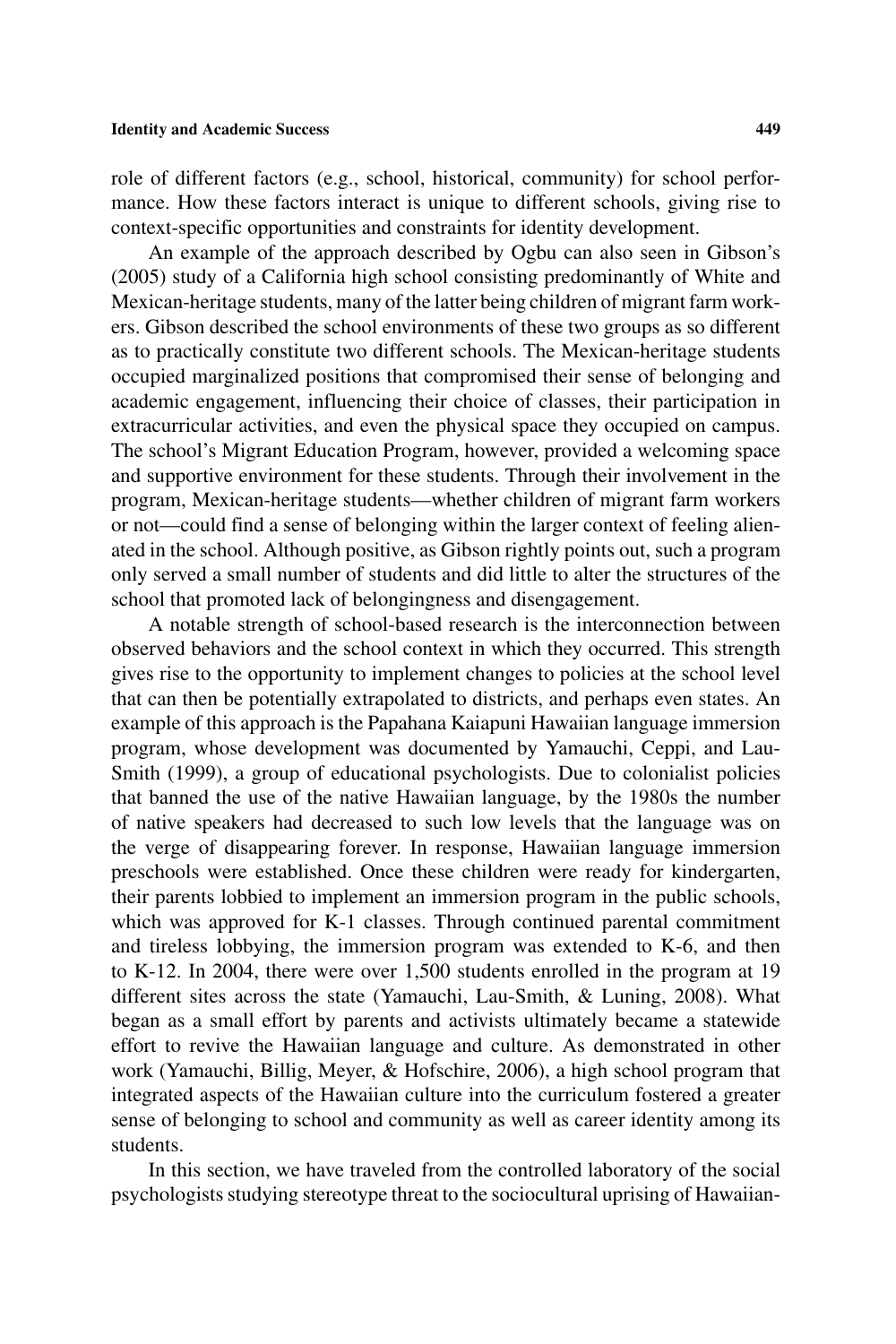language immersion schools. In doing so, we have attempted to highlight variations in identification and school performance over time and context, and how contextspecific research can be effective for translating research to policy. In his critique of stereotype threat research, Whaley (2009) states the policy implications flowing from stereotype threat research "would focus our efforts on minimizing the impact of racial stereotypes instead of promoting a strong ethnic/racial identity and racial socialization" (p. 493). In other words, Whaley argues for the need of proactive rather than reactive policies. Ethnic identity and racial socialization have been shown to have protective effects in a number of life domains, including academic achievement and motivation, well-being, substance use, and the ability to successfully cope with discriminatory experiences (Neblett, Terzian, Harriott, 2010). Indeed, attention to how we can promote strong identities that can serve as resources to overcome a variety of stereotypes may have a wider and more long-lasting impact. We address this issue throughout the remainder of this article by examining identities in the context of interpersonal relationships and institutions.

## **Supportive Agents: Identity and Education as a Shared Enterprise**

Academic achievement and educational advancement do not rest on the shoulders of the students alone. Indeed, research on identity and schooling has consistently highlighted the importance of mentors and the social and instrumental support from families, peers, teachers, and programs for students' academic success throughout the pipeline. These agents provide both instrumental and socioemotional support that students draw on to pursue their career goals and maintain positive mental health. Social support is viewed as directly related to identity development, as different support figures can act as "identity agents" or "cultural brokers"—individuals who have a vested interest and play an active role in the development of youths' identities (Cooper, Denner, & Lopez, 1999; Schachter & Ventura, 2008). Although students from all ethnic backgrounds require and benefit from such support, for URM students the needs are heightened in response to qualitatively different experiences that must be negotiated, such as feelings of isolation and stereotypes about their ability to succeed. In this section, we will describe these experiences and illustrate how URM students draw from multiple sources of support who may act as both resources and challenges (Cooper et al., 2002).

## *Mentors and Role Models*

Research in a variety of disciplines has contributed to understanding how key social support figures can be motivational for success for ethnic minority youth, and how the lack of such figures can act as a barrier to advancement.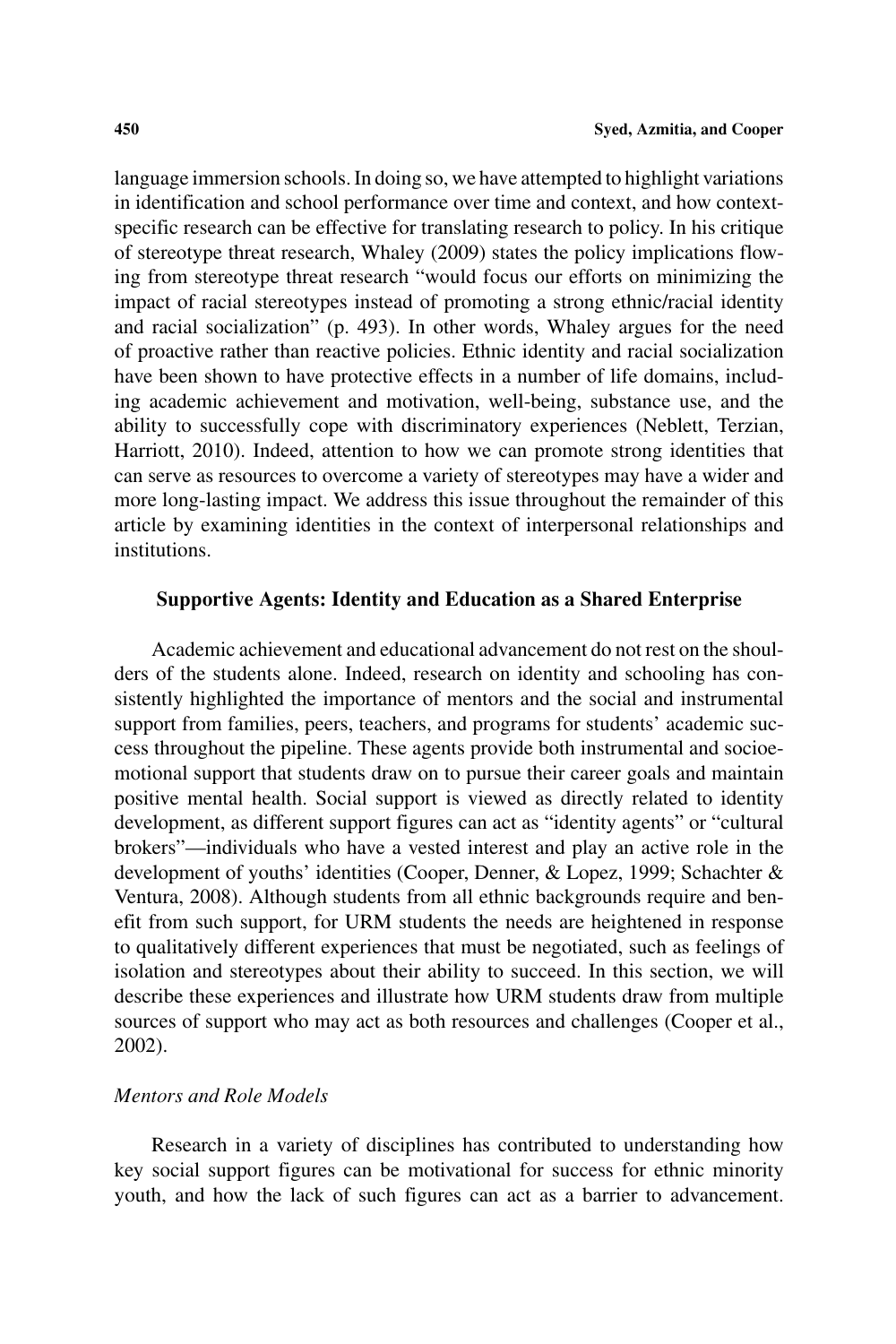For example, some research has pointed to the importance of role models and mentors who come from similar ethnic backgrounds as the students (Zirkel, 2002). These figures are believed to provide prototypes that facilitate students' ability to envision themselves occupying these positions and instill a sense of academic self-efficacy (Markus & Nurius, 1986). In the context of STEM education, the ability to construct such an imagined future is hindered considerably by the very small number of ethnic minority teachers and professors in those fields (Gándara & Maxwell-Jolley, 1999). Thus, the relatively few URM students in STEM, paired with the low availability of same-ethnicity mentors, suggest that having a match may be particularly important for URM adolescents.

The research evidence on the benefit of matched mentors, however, is equivocal (Gándara  $&$  Mejorado, 2005). One shortcoming of past research is that much of it was based on the assumption that having a mentor with the same background was important to the student. That is, the fact that there are likely individual differences among URM youth in how important it is for the student to have a matched mentor has been largely overlooked. A study of adolescents participating in a 4-week STEM summer program addressed this limitation by independently assessing how much contact with a matched mentor the adolescents had and how important it was to them have such a mentor (Syed, Goza, Chemers, & Zurbriggen, in press). URM students were less likely to report having contact and more likely to endorse having a matched mentor as important, although there were important individual differences (see also Blake-Beard, Bayne, Crosby & Muller, 2011). Those students who placed importance on having a matched mentor and reported that they received mentoring during the course of the program showed greater increases in feelings of identity and belongingness as a science student, which are essential components of committing to a career in science (Chemers et al., 2010; Chemers, Zurbriggen, Syed, Goza, & Bearman, 2011; see also Erikson, 1968). Thus, the identity-making function of having a matched mentor appears to be most powerful for those students who are yearning for such a relationship, rather than all URM students. Exploring individual differences such as these helps move away from stereotypical assumptions of what URM students want or need to be successful in school.

## *Beyond Mentors: Broad Conceptions of Social Support*

Although academic mentors can be important for URM educational success, they are not the only resources that students draw upon. In particular, research indicates that family members, peers, and teachers can contribute to—yet also restrict—academic success for URM students. Families are often the first to be credited for successes as well as the first to be blamed for problems. In terms of URM academic experiences, the latter has been the norm. Going back to the infamous notion of the "culture of poverty" (Lewis, 1966), URMs' families have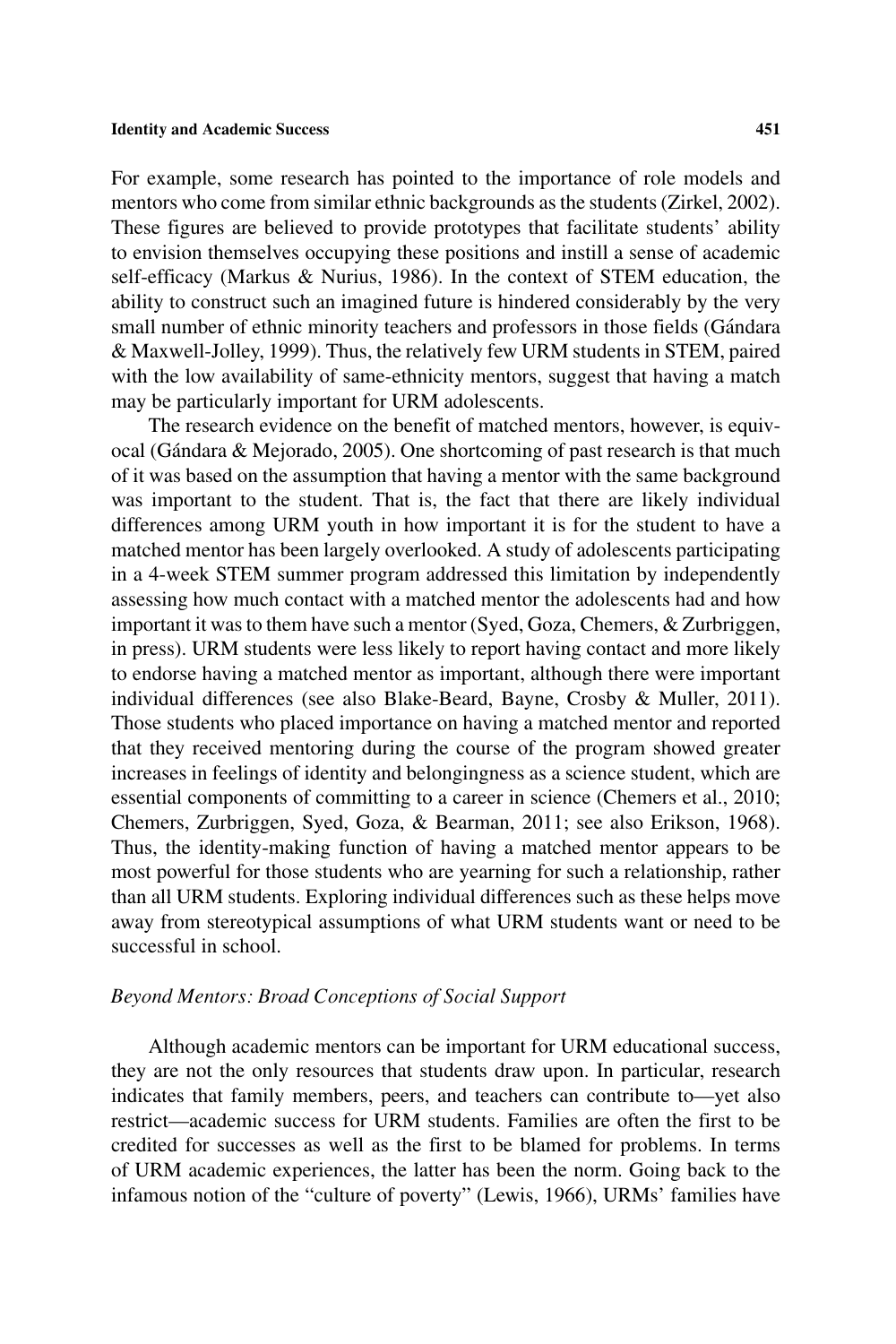been thought of as a hindrance to their success, which can be seen in the 2008 federal report on URMs in science discussed previously. Theories of social and cultural capital advanced by sociologists are aimed at providing a structural rather than dispositional account of the challenges faced by URMs (Bourdieu, 1977; Coleman, 1988). Social capital (e.g., social networks, connections) and cultural capital (e.g., parent education, dominant cultural mores, and knowledge of how systems work) have been viewed as just as important as economic capital in social reproduction, and highlight the role of access and privilege for social mobility. Ostensibly lifting blame from families and placing it within social structures, social and cultural capital theories became quite popular and, in many ways, overextended (see Kao & Rutherford, 2007).

In her critique of the social capital approach, Yosso (2005) describes how social capital has often been used as a deficit model, holding the forms of capital held by the White middle class as the norm to which all others are judged (see also Carter, 2003, but for arguments on the value of social capital models, see Portes & Fernandez-Kelly, 2008). Yosso proposes the concept of "community cultural ´ wealth," which addresses the forms of capital that are relevant to different cultural communities, particularly communities of color. For example, Yosso proposes that familial capital can provide a sense of community, belonging, and shared experience that serves as a resource in times of struggle. Yosso sees familial capital as not limited to the immediate family, but can include extended family members (living or dead) and friends (see also Stack & Burton, 1993, on "kinscripts" within African American families and Ebaugh & Curry, 2000, on "fictive kin").

The concepts of community cultural wealth and familial capital are consistent with the work in educational anthropology on "funds of knowledge" (Moll, Amanti, Neff, & Gonzalez, 1992). The funds of knowledge approach seeks to understand how the rich knowledge and skills found in households can be integrated into classroom learning. For example, through knowledge of household practices, a sixth-grade teacher learned of a parent who made Mexican candies. The teacher created a unit that built from this expertise, including having the parent visit the class to share her knowledge. Through carefully crafted curriculum, students were able to explore topics related to math, science, health, consumer education, crosscultural practices, advertising, and food production, all centered around a topic in which they were interested. Importantly, seeing parents from diverse backgrounds as educational resources helped provide greater integration between home and school life.

Complementary work in other fields has considered the different ways that parents of URM students contribute to, rather than hinder, their academic success. Several studies have documented that parents with low educational attainment have high expectations for their children (Chang, Chen, Greenberger, Dooley, & Heckhausen, 2006; Cooper et al., 1994). Not only does their disadvantaged background serve as inspiration and motivation for their children to succeed, but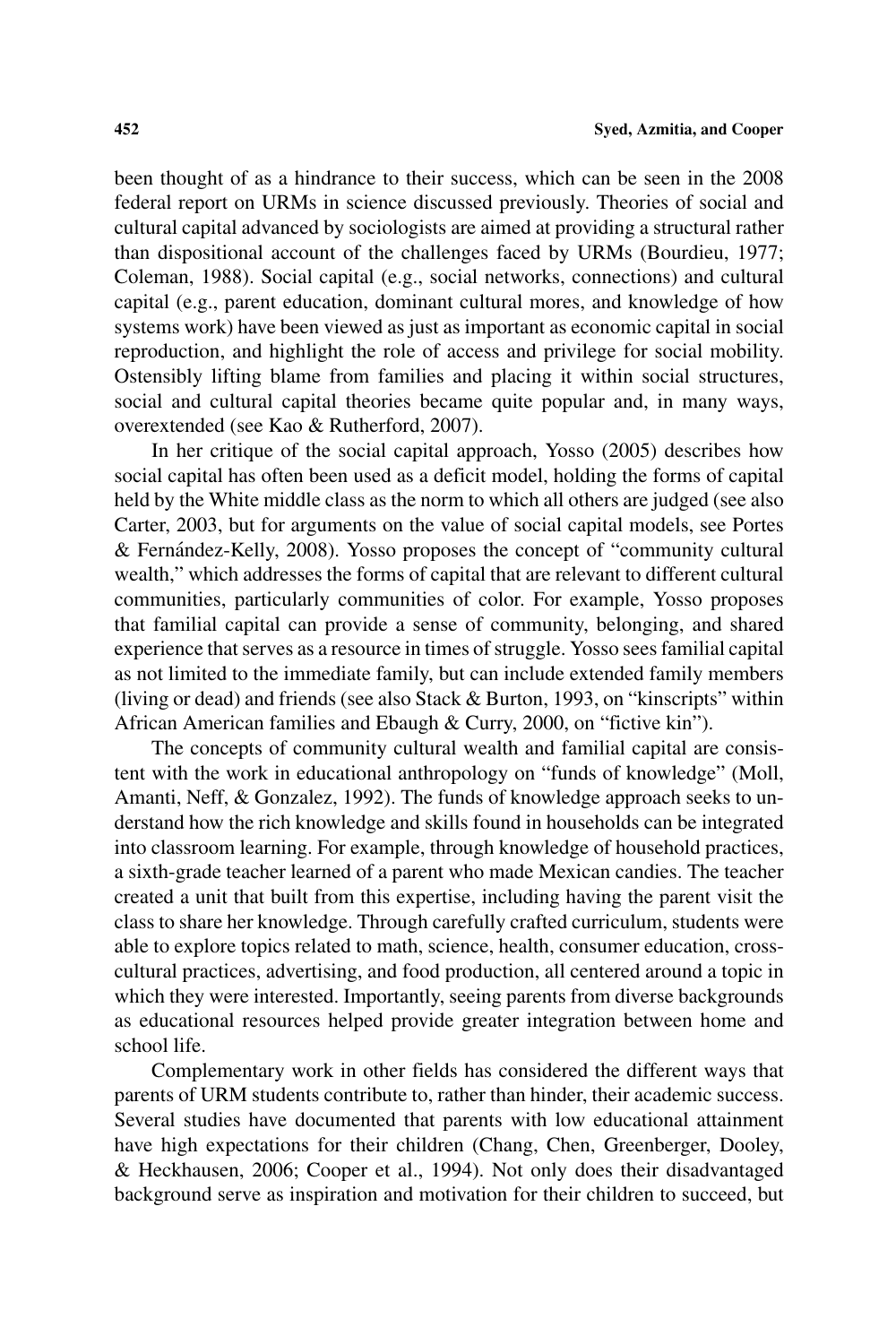parents also frequently communicate to their children how their lack of education has limited their options in life and thus, their children should go to college to have a better life (Cooper et al., 1994, 2005; Syed, 2010a). As Tierney and Auerbach (2006) explain, these parents make use of "invisible strategies" such as verbal encouragement and financial sacrifice, rather than the communication with teachers and volunteering practices seen in White middle-class families. Finally, as Hughes et al. (2006) suggest, parents can also discuss stigma and prejudice with their children, thus helping them develop strategies that will help them cope with negative stereotypes at school and society.

Parents can play an important role in youth's academic experiences, but they are not their only source of support. Developmental research on adolescents' "multiple worlds" has examined how ethnic-minority youth coordinate different support systems, or worlds, of friends, families, teachers, and communities, to foster academic success (Cooper et al., 2002; Phelan et al., 1994). Importantly, social support is conceptualized as a dynamic network or system that can be both additive and compensatory (Levitt, Weber, & Guacci, 1993; Reis, Azmitia, Syed, Radmacher, & Gills, 2009). One key finding from this line of research is that different supportive agents seem to play different roles for positive youth development (Azmitia, Cooper, & Brown, 2009). For example, in a school-based sample, while family support and guidance—both emotional and educational was the strongest predictor of math grades among Latino adolescents, teachers also played an important role by helping with homework. Thus, while families can serve as an important resource for building academic aspirations, teachers provide instrumental support necessary for achievement.

Conceptualizing social support as an evolving constellation of systems requires understanding how support is a dynamic process. An important contribution of the developmental literature is the changing nature of these sources of support over time. Research with mostly White youth indicates that, as they move through adolescence and into young adulthood, they increasingly rely on friends for social and emotional support relative to family (Buhrmester & Furman, 1987; Furman & Burhmester, 1992). Even over short time periods, support is dynamic, as research has documented that peers in particular are viewed as both a resource and a challenge for students' academic achievement (Azmitia & Cooper, 2001; Cooper, 2011).

The increasing importance of peers and institutional supports is highlighted in a recent mixed-methods study of young adults' transition to college (Azmitia, Syed, & Radmacher, 2011). Quantitative analyses indicated that family support was not related to mental health trajectories over the first year of college, but friends' support was associated with more positive mental health. Analysis of the interview data generally supported the quantitative findings. In particular, peers and friends stood out as being especially important to the students' transition to college. The students discussed the importance of feeling like they belonged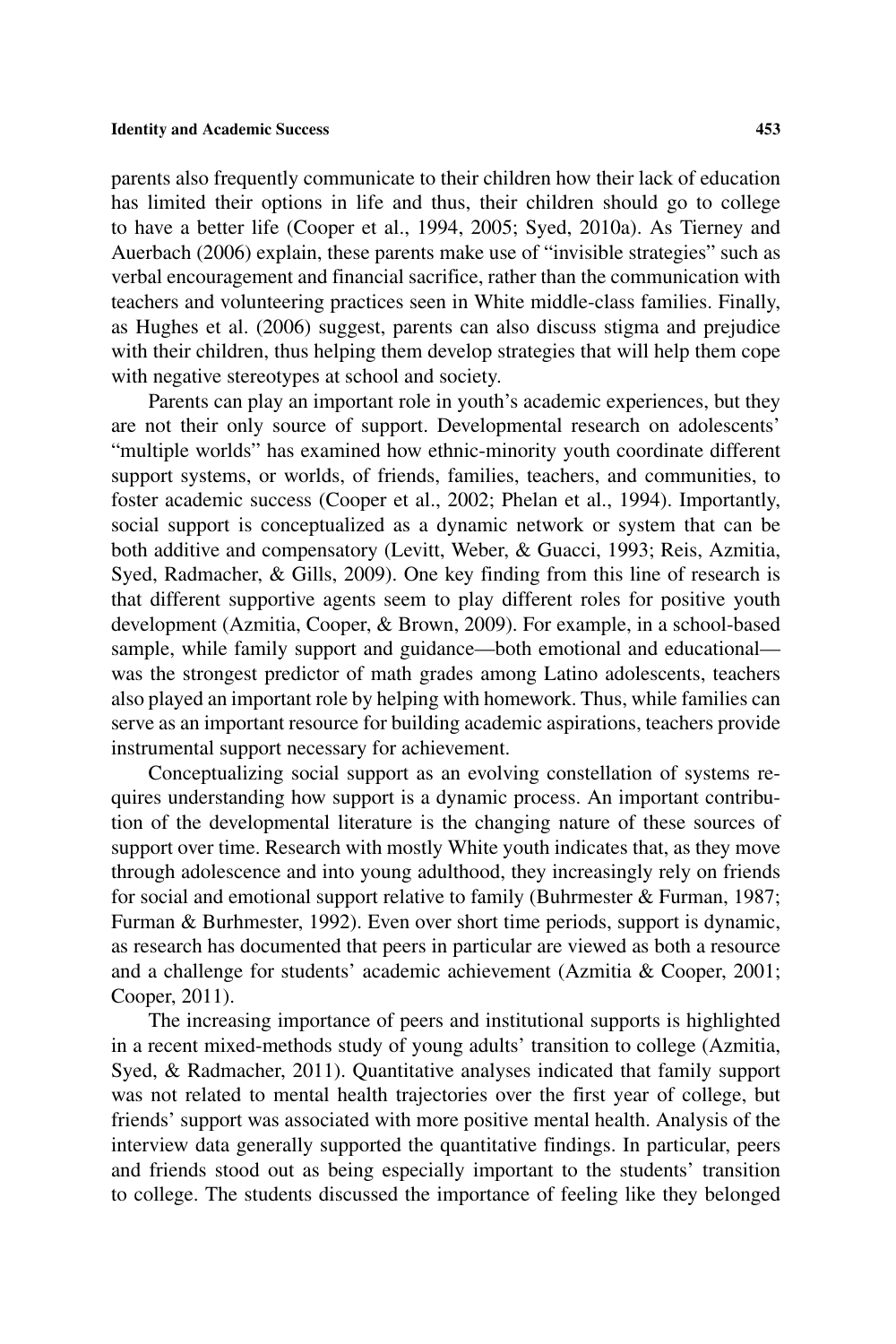at college and finding a group of peers who shared their interests and helped them feel like they belonged there. In this way, peers served as identity agents that could facilitate social integration through introducing them to new people or inviting them to campus events. Because White students were more likely to attend college with friends from high school and to be familiar with college activities and practices, they typically found creating academic and social niches easier than URMs, who also were more likely to struggle with creating an academic identity that integrated other identity domains, such as ethnicity, race, and social class (see also Azmitia, Syed, & Radmacher, 2008).

The centrality of peers during the transition to college does not suggest that families are not important. Indeed, research that has examined networks or support has found that students with integrated support across multiple domains (i.e., peers, families, teachers) have better mental health than those who have high friend support but are lacking family support (Azmitia et al., 2011; Reis et al., 2009). A further consideration is that the college context that the students inhabit may have an impact on what support systems they draw from. The research described previously was situated in a residential university, meaning that the vast majority of students moved there from other towns and lived on campus their first year. This type of transition experience calls for the development of new support figures that are in the immediate environment, roles that are largely filled by peers. But the reality of contemporary college-going is that most students do not fill the mold of so-called "traditional" college students. Nearly three-quarters all students in United States are considered "nontraditional" (U.S. Department of Education, 2002), meaning that they are older than age 22, work at least part time, live at home, and/or have families of their own. These college students inhabit quite different social and educational contexts than do students who go off to college on their own. Unfortunately, research that examines these students' experiences has been slow to catch up with the changing nature of college-going. Some evidence comes from research with Latino students attending a community college, for whom families remain the most salient sources of support (Cooper, Burciaga, Domínguez,  $\&$  Su, 2008). That students' social support networks may vary as a function of their college context highlights how institutions can contour the identity development process. In the next section, we discuss the ways in which institutions can restrict access to educational equity for URM students and constrain the identities that URM students can develop.

## **Institutional Affordances: Availability of Options and Identity Constraints**

Given its disciplinary focus on understanding individual behavior and mental processes, it is not surprising that psychology has generally come up short in incorporating macrolevel factors into its theorizing about the individual experience. This perspective has largely been the terrain of education, law, sociology, and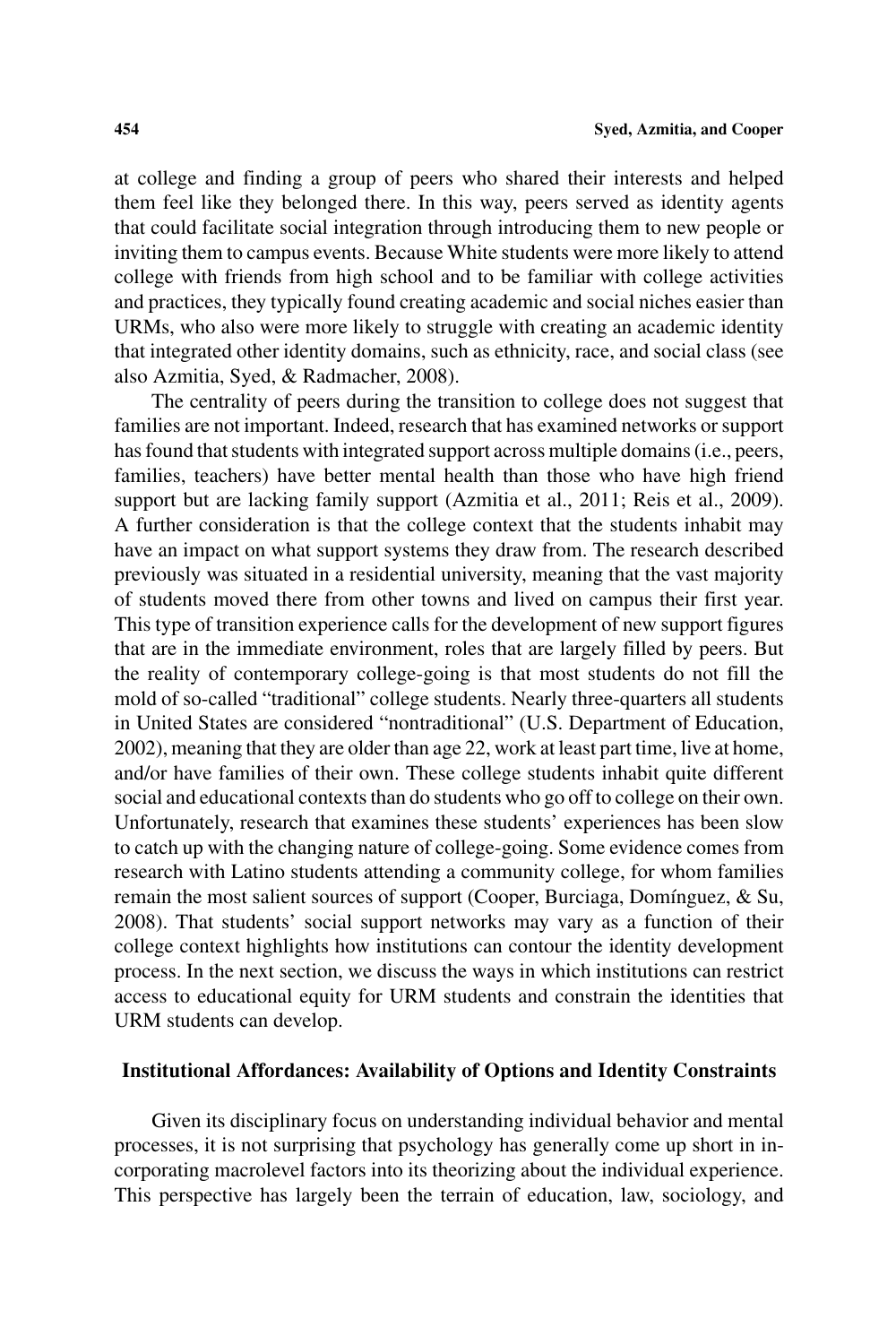anthropology. Despite this disciplinary cleavage, the need for integrating perspectives across disciplines has been advocated by many (Cooper & Denner, 1998; Oishi et al., 2009). In this section, we highlight how such a perspective can contribute to deeper understanding of the academic landscape that URM students must negotiate. In particular, we examine educational options that students ostensibly have available to them, and how institutional structures constrain these options for many URM students.

# *Tracking Disparities: The Impact of Ability Grouping in Schools*

Ability grouping, also called tracking, is a widely implemented educational system that refers to using perceived ability to assign students to instructional groups, with the primary goal of facilitating academic instruction and achievement (Ansalone, 2004). The concept of tracking in high schools in the United States can be traced back to the origins of formal compulsory schooling itself, wherein schooling was founded as a means of preserving and reproducing the existing social order (Bowles & Gintis, 1976). Indeed, long before compulsory schooling was the norm in the United States, Thomas Jefferson proposed a two-track system of schooling, one for the "laborers" and one for the "learned." Contemporary systems of ability grouping take varied forms, can be both formally and informally specified, and can have different structural characteristics (Ansalone, 2004). Regardless of the system, most high schools worldwide employ some form of ability grouping. In Germany, for example, students are tracked at fourth grade by teachers, and immigrant youth are routinely overrepresented in nonacademic tracks (Crul & Schneider, 2009).

In practice, ability grouping segregates ethnic minority and low-income youth from the rest of their peers (Bowles & Gintis, 1976). Youth from ethnic minority and low-income backgrounds are vastly overrepresented in remedial tracks (Mickelson & Heath, 1999; Oakes, 2005). Research suggests that this overrepresentation can have serious consequences for ethnic minority students' academic performance (Mickelson & Heath, 1999) and psychological well-being (Jost, 1999). Furthermore, tracking systems are not limited to students. In critical analyses of the role of teachers, sociologists have documented that teachers themselves become tracked (Finley, 1984; Kelly, 2004; Mehan, 2007; Yonezawa, Stewart, & Serna, 2002). Finley's (1984) school-based study showed that some teachers only taught high-track classes, whereas others taught primarily lower-track classes, even though classes were supposed to be divided evenly. To the teachers who taught the higher-track classes, class assignments were perceived as a meritocratic process, whereas teachers assigned to lower-track classes pointed to the other teachers' political connections as the reason for their assignments. Meanwhile, those who primarily taught in the middle-level tracks felt they were more capable than teachers in the lower tracks but just as able as those teaching higher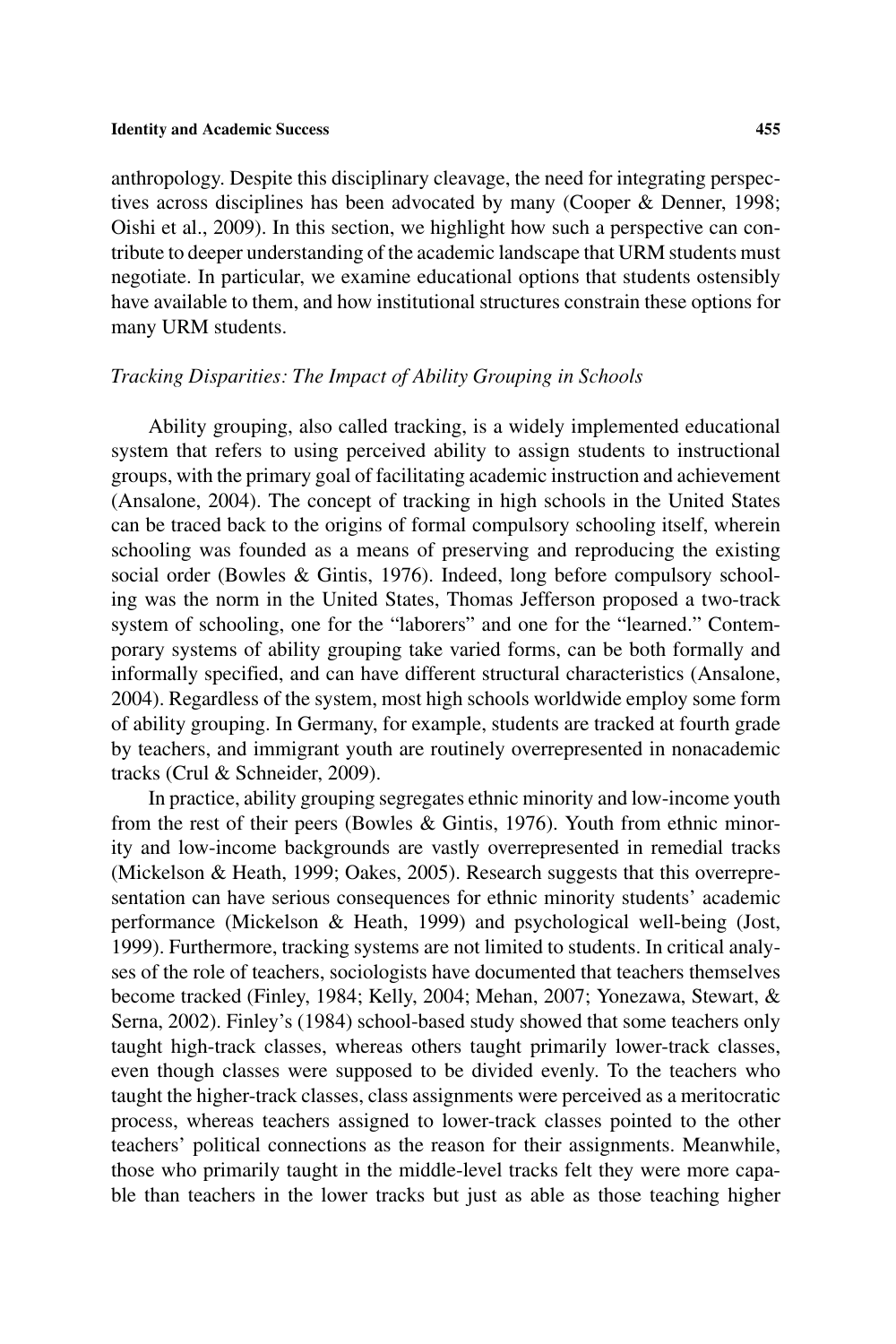tracks, who received their assignments via politicking. These ethnographic findings have been supported by quantitative analyses using a national database (Kelly, 2004). In sum, tracking is an institutional problem that requires institutional-level reforms.

Aspects of sociocultural theory (Rogoff, 2003; Vygotsky, 1978) have been particularly influential in guiding reforms aimed at detracking. In particular, the idea that learning is a social and interactional process among individuals of varying capacities is at direct odds with the segregationist model of tracking. Supporters of tracking often feel that students in college-prep tracks will suffer academically if they share a classroom with those of less perceived ability (Ansalone, 2004). This view, however, is at odds with the demonstrated value of teaching and interaction among students of different abilities for their learning (Rogoff, 2003). Thus, movement toward detracking involves a major shift in how we think about school. As Mehan (2007) explained, "detracking is not just a technical or structural change in the academic plan or school calendar.... It also involves a cultural change in teachers' beliefs, attitudes, and values as well as changes in curriculum and the organization of instruction." (p. 11; see also Oakes, Wells, Datnow, & Jones, 1997). The need for this change is evident in light of Yonezawa et al.'s (2002) analysis of six high schools that underwent voluntary detracking. The detracking mechanism used in the schools was one of "freedom of choice" in which students could choose whatever classes they wanted to take. Although this approach removed restrictions on course choice, it altered neither the structures that enabled and maintained tracks nor the environments students inhabited. For example, students from low and middle tracks felt high-track classes were not for students "like them," opting for the familiar spaces and faces. All in all, the freedom of choice model preserved underlying tracking structures and was therefore not a successful reform.

In contrast to the choice-based reform described by Yonezawa et al. (2002), a major component of the cultural change needed in schools involves creating a "college-going culture" to support the development of college-going identities among all students (Mehan, 2007; Oakes, 2005; Oakes et al., 1997). Tracking sends a clear message to students in lower tracks that college is not for them. Although most formal tracking systems in the United States are not introduced until middle or high school, ability grouping starts in elementary school (Mehan, 2007). Thus, messages about whether or not college is likely to be in a student's future is communicated at an early age, and these have implications for students' identities. Indeed, some have documented academic disengagement among URM elementary students (Stambler & Weinstein, 2010). Accordingly, researchers have discussed and implemented a variety of reforms aimed at providing all students with opportunities to develop college-going identities.

Oyserman and her colleagues have conducted studies with ethnically diverse youth aimed at facilitating the development of college-going identities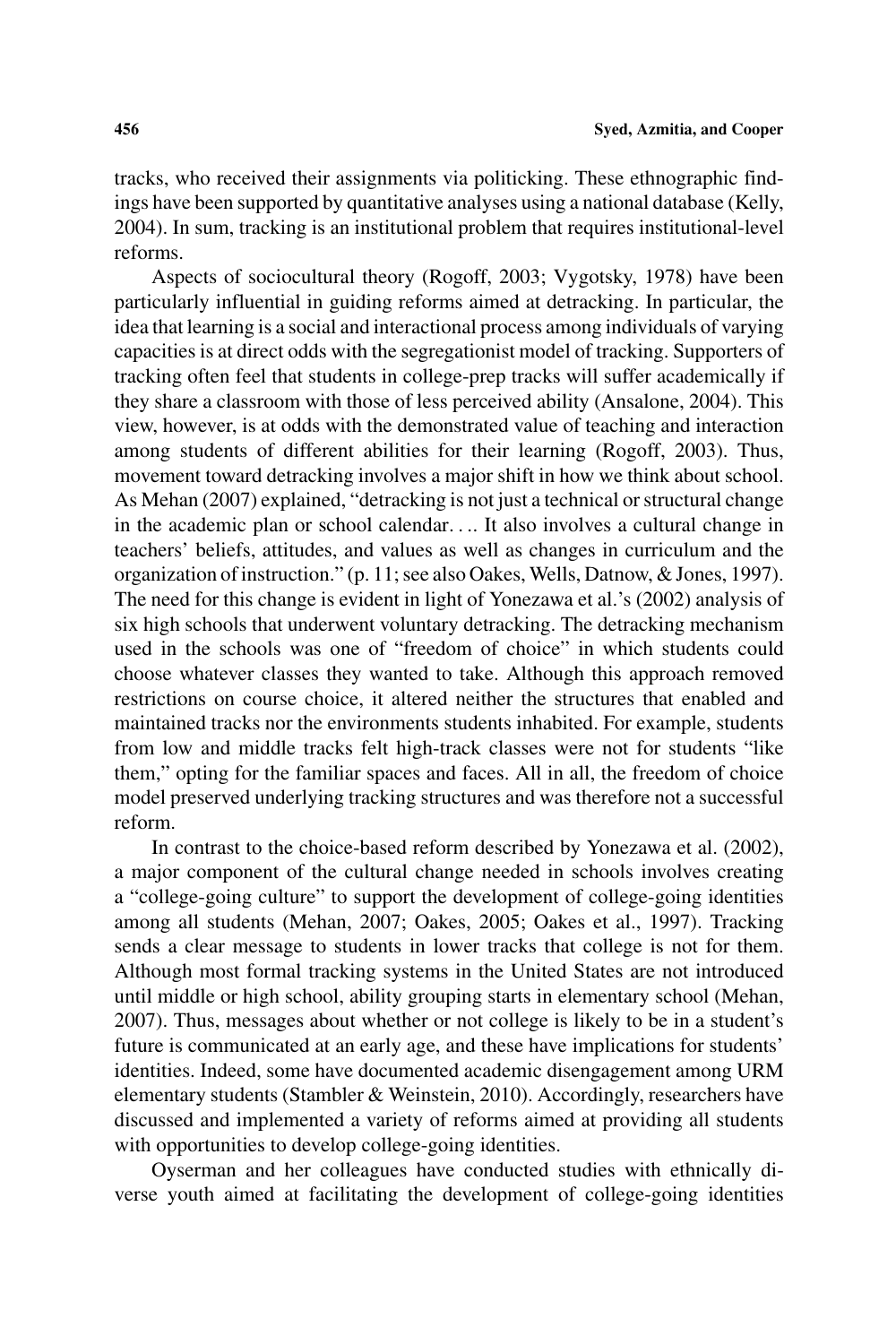(Oyserman, Bybee, & Terry, 2006). Their work seeks to align both proximal and distal identities with children's current academic efforts. In one study, the researchers experimentally manipulated whether seventh-grade students were presented with either information that explicitly linked education with earnings or information that displayed the high earnings associated with successful athletes, actors, and musicians (Destin & Oyserman, 2010). Students in the education– earnings condition reported higher plans to invest time and effort into their schooling and were eight times more likely to turn in an extra credit assignment the next day than were students in the noneducation condition. The researchers argued that congruence between identities, in this case current academic identities and future career identities, are a key ingredient for academic success (Oyserman & Destin, 2010). Thus, interventions geared toward fostering identity congruence are especially needed.

## *College Eligibility*

A direct outgrowth of ability grouping is the gap between URMs and Whites in college eligibility. In California, for example, to be eligible to attend the University of California (UC) or California State University (CSU) systems, students must complete a set of high school courses, including 3 years of specific math classes and 2 years of a foreign language (see Witkow & Fuligni, 2011). Notably, these requirements are generally not aligned with those for high school graduation, and represent a breadth of coursework not expected of students in lower tracks. Indeed, research indicates that students in lower tracks are not aware of this misalignment between graduation and eligibility requirements; those who do become aware of it tend to realize when it is too late, as they are contemplating college for the first time as a senior. Thus, the decision to attend 4-year colleges and universities or not is essentially made for these students at an early age. A clear indicator of eligibility for college and future success in college is whether and when the student took and passed Algebra I (Cooper et al., 2005). In a longitudinal study of Latino youth, the earlier the students took Algebra the more likely they were to receive a passing grade, and students who passed Algebra by ninth grade had higher math grades in the sixth grade and were more likely to attend a 4-year university.

In their longitudinal analysis, Witkow and Fuligni (2011) demonstrated that divergent paths toward college eligibility were apparent in the ninth grade. Students who went on to be UC/CSU eligible reported greater encouragement from parents and peers at the beginning of high school than those who were not ultimately eligible. Further, they clearly linked eligibility and enrollment: 2 years postgraduation 93% of students who were UC/CSU eligible had enrolled in a 4-year college, compared with only 40% of noneligible students. A notable finding is that, once again, math course completion was an important indicator of 4-year college enrollment; 75% of students who had completed Algebra I,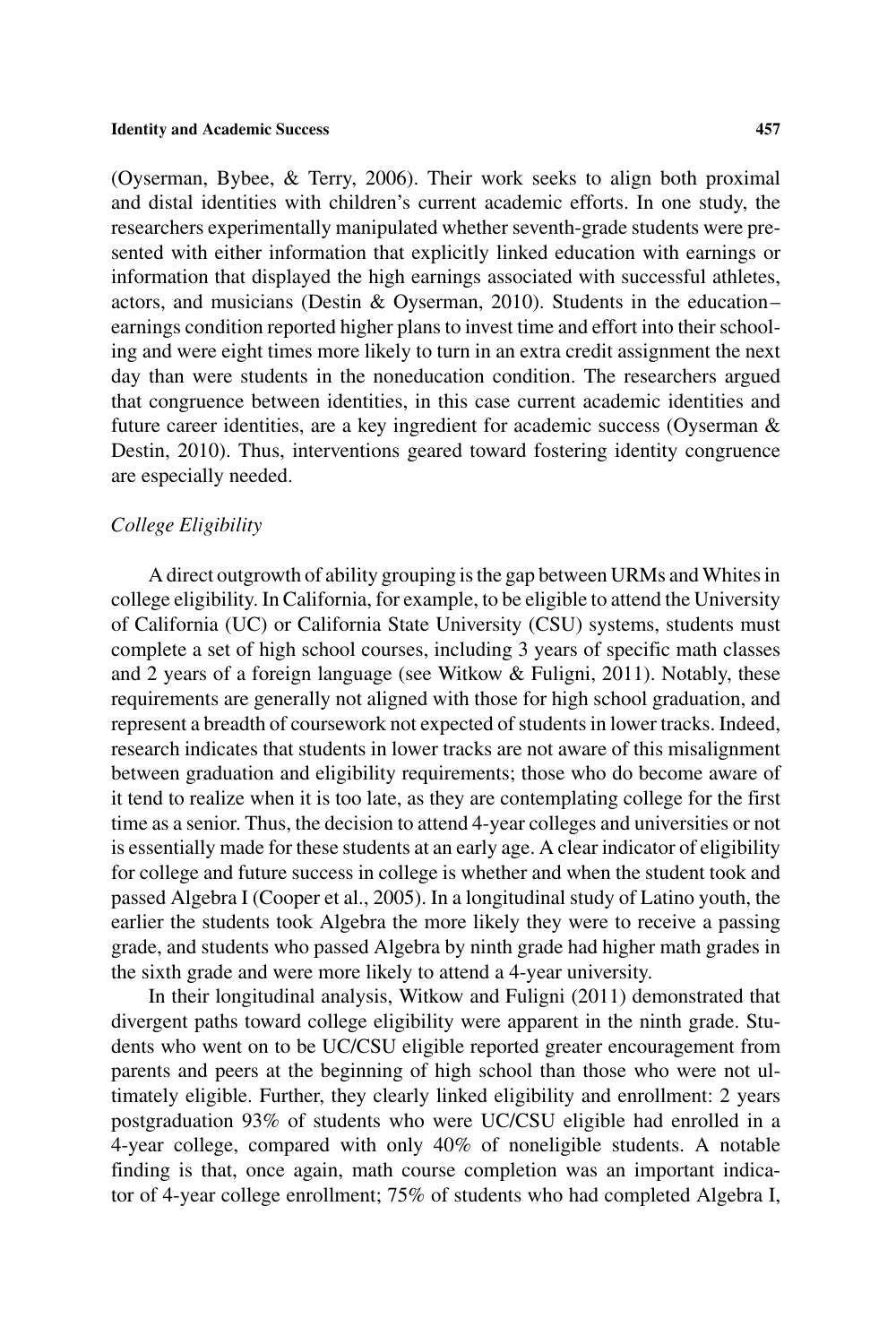geometry, and Algebra II enrolled in a 4-year college, whereas only 19% of students who did not complete these courses were enrolled.

Although the requirements for college-going are frequently assumed to be common knowledge, an example of an attempt to be more explicit about the requirements for college is a school that promotes a "college-going culture," in which a poster on the wall titled "How to Get to College" clearly indicates these requirements (Mehan, 2007). Greater communication to both students and families about requirements for college are clearly needed. One promising reform has been to align the requirements for graduation and college eligibility, as was done by the San Jose (CA) Unified School district in 2002. Although this policy change was controversial, critics' fears that it would increase the dropout rates were not substantiated. Following the success of this policy change in San Jose, the San Francisco Unified School District and Los Angeles Unified School District recently made this change (Kane, 2010). In addition to extensive staff development, administrators made extra efforts to communicate with students and families about their detracking change with the intent of making college-going opportunities and identities available to all students. Taken together, these policy changes provide students and families of all backgrounds with important educational capital, thus contributing to efforts toward equity and altering institutional structures that promote the reproduction of social class to increase opportunities for social mobility.

But attending 4-year colleges is not the only marker of success, and success is defined in different ways by different people. Paraphrasing Ogbu (1997), whether schools succeed depends on where people locate schooling in their folk theories about what it means to be successful. For example, the staff and funders of a community college outreach program had broad ideas about what constitutes student success, be it 4-year college, 2-year college, trade school, military service, or graduating from high school (Cooper, 2011; Cooper et al., 2005). This broad definition of success must be reconciled with the realities of what these different pathways entail. A detailed discussion of each choice is beyond the scope of this article, but we will briefly discuss the implications of enrolling in 4-year versus 2-year colleges. Although the requirements for a 4-year university exclude many students who lack the opportunities to complete the necessary coursework or pay for college, community college is in principle open to all students. However, Fry's influential (2002) report on Latinos documented the worrisome statistics that most Latinos who attend community college do not transfer to 4-year institutions. Similarly, Gándara and Orfield (2006) reported that only between 3% and 8% of Latinos and African Americans attending 2-year colleges in California transferred to 4-year universities. This shockingly low rate suggests that for many URM students, community college is not a realistic pathway to a 4-year college. Given the disproportionate number of URMs who attend 2-year colleges, these patterns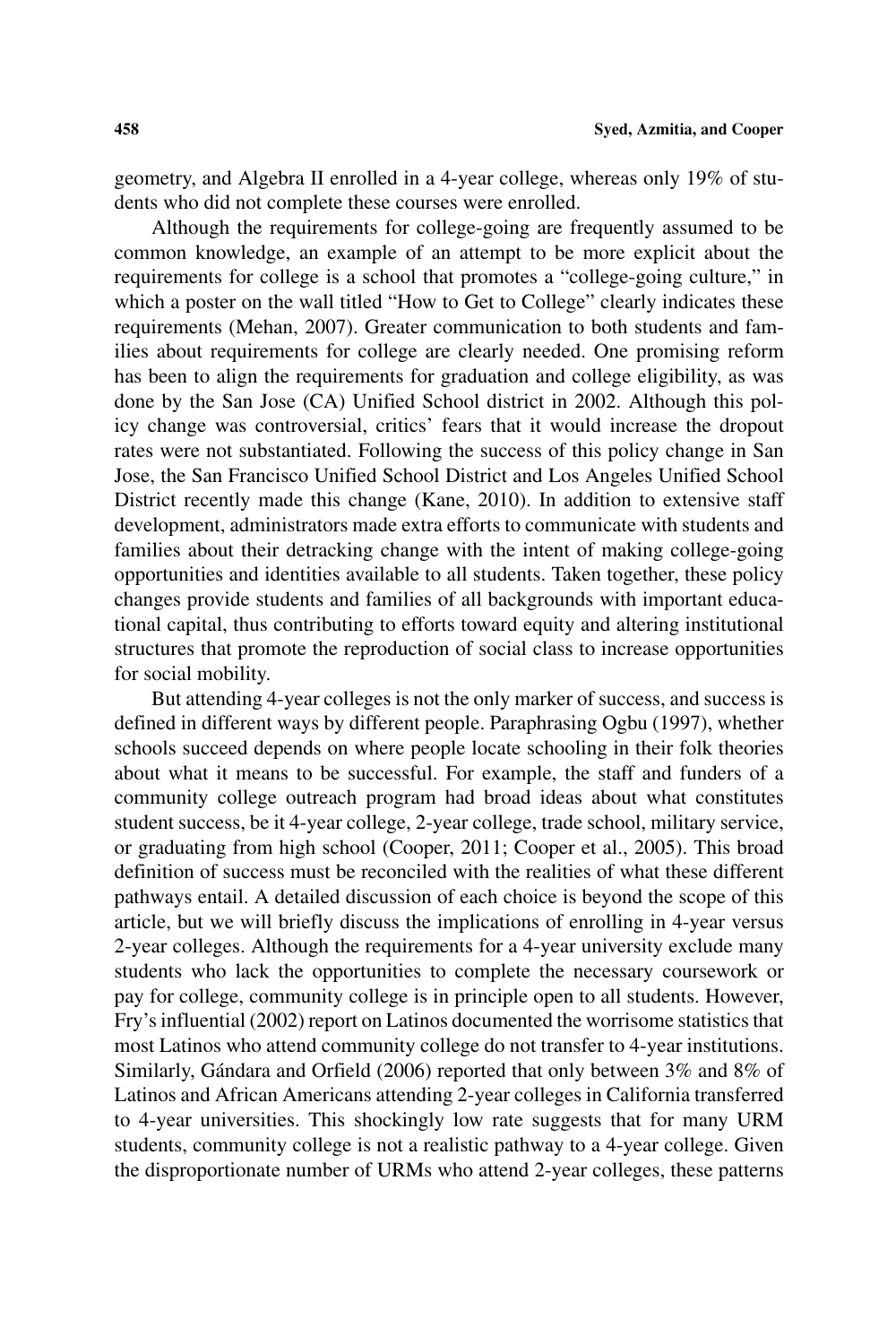contribute to low representation of URMs in STEM fields and other high-status professions.

## *The Myth of Free Choice: How Students Choose their College Major*

Of course, getting to college does not signal that URM students have overcome all barriers to education. URM students are more likely than White and Asian students to leave college after (or during) their first year and take longer to graduate (Tierney, Colyar, & Corwin, 2005). Much of the research on leaving college draws on Tinto's (1993) model of college student retention. Central to Tinto's model is the concept of belongingness, or developing a sense of attachment and purpose to the college environment. Although Tinto's model includes both academic and social integration, empirical support is strongest for the role of social integration for retention (Kuh, Kinzie, Buckly, Bridges, & Hayek, 2006). Indeed, others have highlighted how the ability of URMs to develop feelings of belongingness is moderated by indicators of campus climate, including the diversity of the student body, perceptions of the prevalence of racism and discrimination by students, staff, and professors, and positive attitudes toward multiculturalism (e.g., Hurtado, Griffin, Arellano, & Cuellar, 2008; Hurtado et al., 2011).

Comprehensive reviews of research on college retention and campus climate are available elsewhere (see Gurin, Dey, Hurtado, & Gurin, 2002; Hurtado et al., 2008; Pascarella & Terenzini, 2005; Tinto, 1993). Here we would like to highlight an overlooked issue regarding URM college experiences: how they select a college major. There are two distinct factors to consider when investigating the process of arriving at a major: (1) the initial selection of a major and (2) how and why students change their major. We now consider each of these issues.

When students enter college, they have a seemingly infinite number of options for their academic major. Research on college major choice has been mostly conducted with White samples and examined how personal interests and personality characteristics influence the majors students choose (e.g., Leaper & Van, 2008; Sullivan & Hansen, 2004). However, the availability of options may not be the same for URM students as for White students. In a longitudinal analysis, Syed (2010a) found that only 16% of first-year students who were sampled did not have some idea about what they wanted to major in, and those who did have an idea were fairly committed to it. Thus, this study suggests that by the time they arrive to college, most students have already decided their major.

This conclusion is reinforced by the finding that students who came to college intending to major in STEM fields were quite clear about that from the beginning, with their aspirations having roots in earlier experiences. As a result, ethnic disparities in access to science education in high school directly translate to disparities at the college level. URM students, who are more likely to experience lower-quality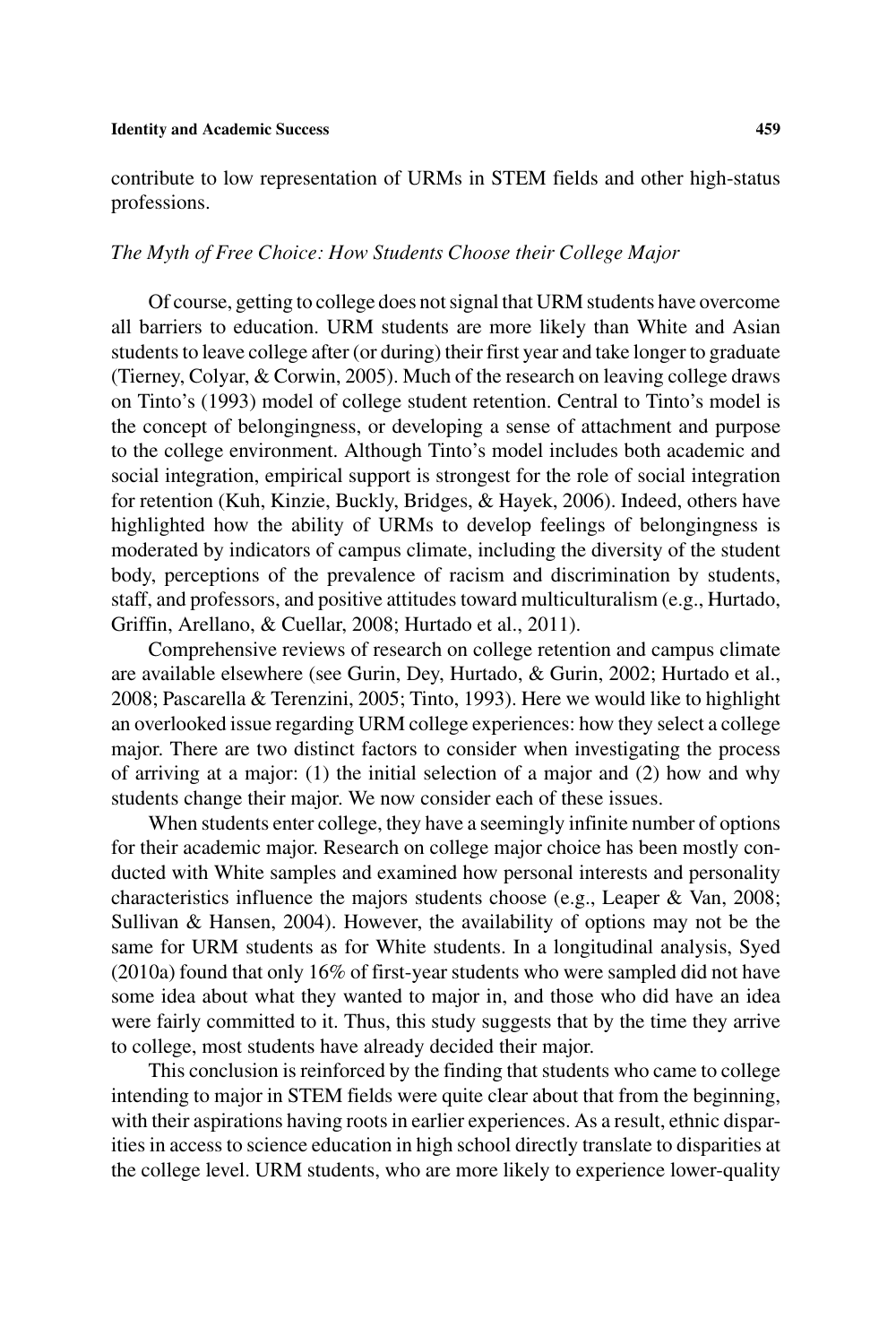high school education, may not have been granted the opportunities to develop an interest in STEM that they could carry forward to college. Furthermore, they face barriers in their opportunities to acquire sufficient academic preparation and have less access to the knowledge of how to obtain academic advising (Eccles, 2005).

Entering college, however, is just the first step in the academic major selection process. A question that has received very little attention in the psychological literature is how and why students change their major. The study by Syed (2010a) provides some insights on this issue. In his sample, no student, either URM or majority, who came to college interested in a humanities or social sciences major switched to a STEM major. Moreover, most of the students who were undecided at the beginning of college ultimately majored in humanities of social sciences. Thus, as argued above, the decision to major in a STEM field is generally undertaken before college.

For those students in Syed's sample who had made the decision to major in STEM at the beginning of college there was a striking pattern: all of the White students stayed with STEM, whereas nearly all of the URM students eventually switched their major to the humanities or social sciences. Why would this be? These were students who held strong aspirations to go into STEM and had adequate support in high school to facilitate their interests. The answer, as described in Syed (2010a), was a matter of identity. URM students attending college are in the process of developing their ethnic identities as well as their career identities (Azmitia et al., 2008; Syed & Azmitia, 2008, 2009), and many see their college experiences as facilitating the attaining of these identities (Santos, Ortiz, Morales, & Rosales, 2007). Majors in the humanities and social sciences, which tend to address issues of culture, ethnicity, and diversity, are seen by many URM students as more attractive than STEM majors. Humanities and social science majors afford an opportunity for URM students to learn about themselves and their cultures while attaining their goal of a college degree. As most high schools do not offer substantial content outside of the White American and European context, for URM students, college courses can be the first time they see themselves in the course material. As a result, they tend to be attracted toward certain majors and away from STEM fields.

The implications of this research on identity and college major choice are that STEM fields would do well to incorporate diversity into their curriculum. For example, making students aware of significant ethnic minority figures in the field, surfacing the historical and cultural context in which STEM research is situated, and highlighting different ways of knowing used around the world are a few of the possible topics that could be integrated into college STEM courses. Future research still needs to determine what form and content of STEM curriculum will meet URM students' identity-related needs, but as Yamauchi et al. (2006) have shown in their work with native Hawaiian youth, there is tremendous benefit in acknowledging, appreciating, and integrating cultural considerations into students' educations.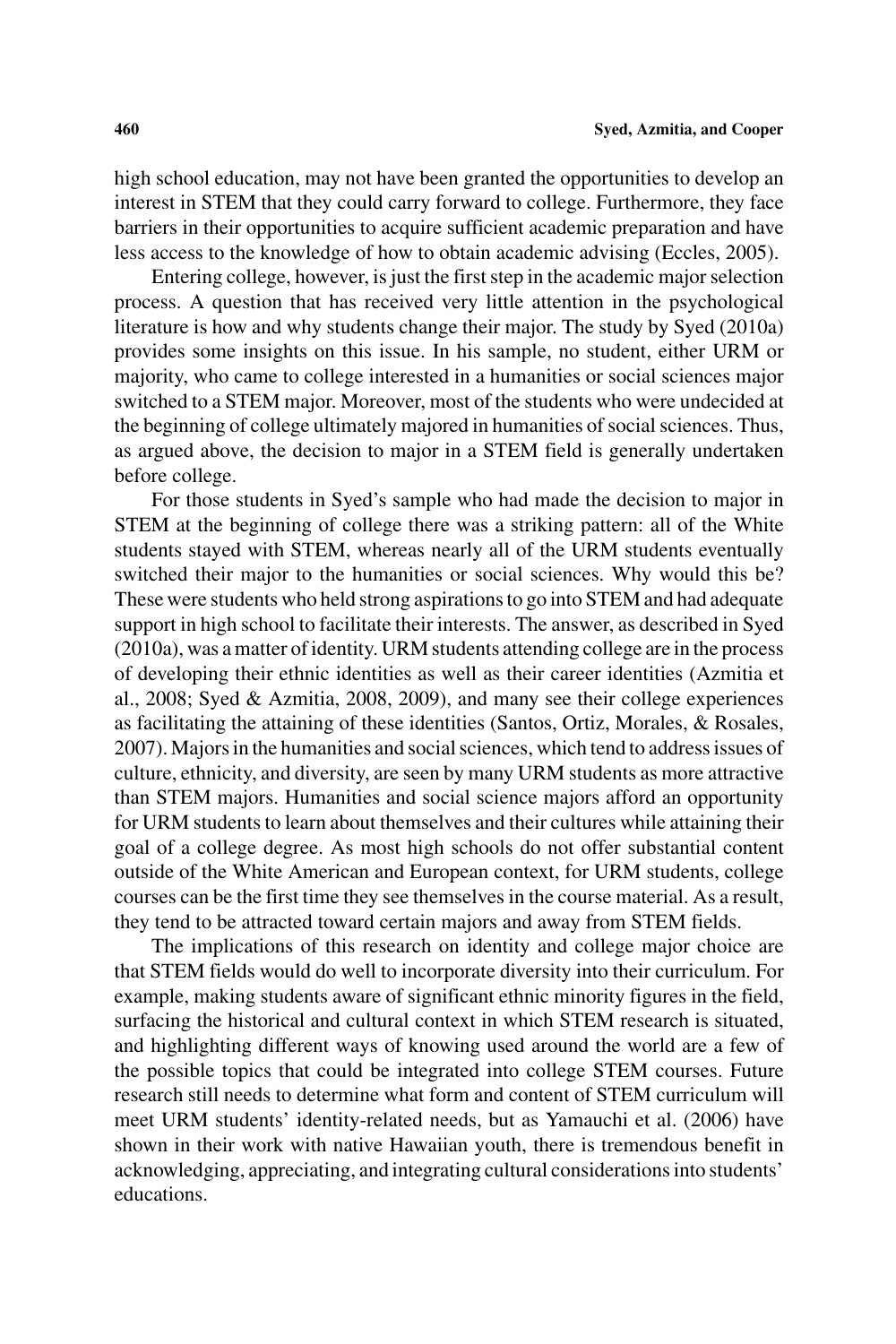## **Conclusions**

The lack of educational equity for URM students, both within STEM and more broadly, is a complex problem that requires interdisciplinary perspectives to generate feasible solutions. In this article, we highlighted key research across the social sciences that is both useful for understanding the role of identity development for URM educational experiences and a starting point for where and how reforms can occur. Taking an interdisciplinary approach fuels analyses that move beyond a focus on the individual to incorporate relational, contextual, historical, and societal factors that influence students' experiences.

We identified three points of convergence across disciplines that illustrate the different levels of analysis that should be considered when examining the relation between identities and educational achievement. Research on prejudice and stereotype threat raised the crucial issue of how identities interact with educational environments in which negative stereotypes may be held. From this work and other research on identity and school contexts, polices are especially needed that are aimed at altering school environments in ways that can facilitate identities that are resistant to such stereotypes. As argued by Whaley (2009), studies of ethnic identity and ethnic/racial socialization are good starting points, as they can serve as protective factors against the negative impact of discrimination and have been linked to academic achievement. We would also do well to change our thinking about how relationships with important figures can provide needed support. In particular, educators must rethink how they value different forms of families' contributions to their children's education, rather than holding all families to a White, middle-class standard. Finally, policies that attempt to create a collegegoing culture for all students would allow more students to have the opportunity to attend college. As part of this college-going culture, high schools need to align graduation requirements with college eligibility requirements and have more frank discussions with high school students about selecting their college major. Particularly if students are interested in STEM, research suggests that if they wait until college to make that decision, it is already too late because they lack the necessary foundational knowledge.

Rather than advise that more research is needed on these topics to make effective and well-targeted policy recommendations (it is), we suggest that different research is needed. In particular, theoretically based, interdisciplinary research that is policy-oriented in its conceptualization, design, analysis, and dissemination is needed most. There does seem to be movement, particularly in developmental science, toward such interdisciplinary policy-oriented collaborations. For example, the Human Capital Research Collaborative, a partnership between the University of Minnesota and the Federal Reserve Bank of Minneapolis, is concerned with the intersections of social policy, economic development, and educational policy and practice from birth through college (Reynolds, Rolnick, Englund, & Temple,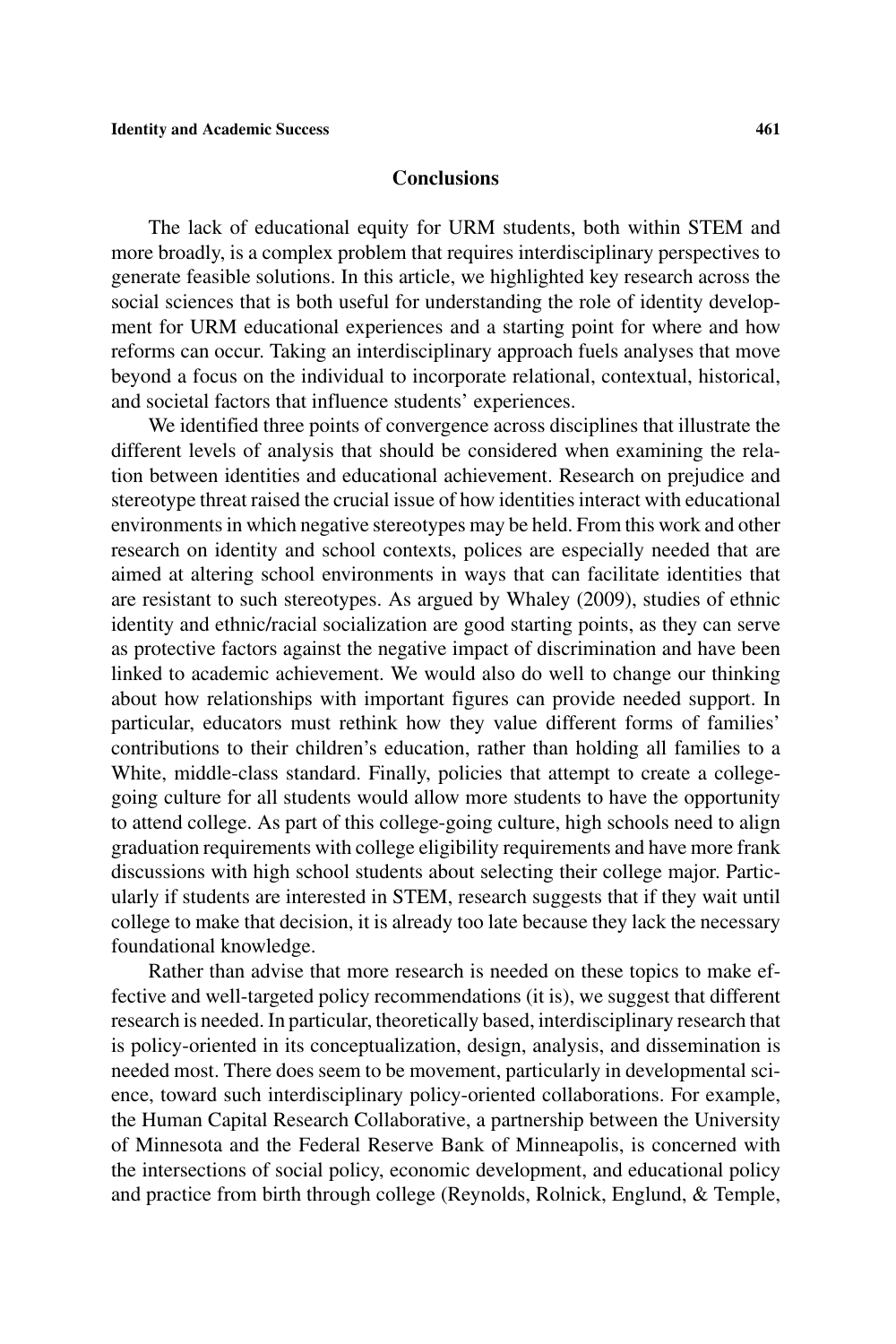2010). The collaboration between developmental psychologists and economists led to a cost-benefit analysis of early childhood educational interventions, which indicated a net benefit to society associated with children participating in the program due to increased earnings and staying out of the criminal justice system (Reynolds, Temple, White, Ou, & Robertson, 2011).

Another example can be seen in work with the Bridging Multiple Worlds Theory (Cooper, 2011; Cooper et al., 2002). Building on Erikson's (1968) writings on identity development, the Bridging Multiple Worlds Theory is designed to integrate research, policy, and practice pertaining to the academic pipeline problem. The theory consists of five inter-related dimensions: (1) demographics along the pipeline; (2) developing college going identities; (3) math and language pathways; (4) resources and challenges across multiple worlds of families, peers, schools, and communities; and (5) cultural research partnerships. What is particularly useful about this theory in the context of the current article is that the research and policy are intricately connected; each informs the other through the progression of the work. This is evident in the fifth dimension, cultural research partnerships, which are collaborations among researchers, educators, policy makers, students, and others who have a stake in student success. Thus, partnership, collaboration, and a reciprocal relationship between research and policy are built directly into the model, as opposed to being an outgrowth of the model.

We return once more to the fable of the five men investigating the elephant in the dark. The motivating force in their investigations was to inspect the elephant to arrive at the truth about its nature. With respect to the questions of this article, we would like to suggest a modification to the story, where the motivation for the investigation is to understand the nature of this elephant so as to help it function better. Perhaps this is a more suitable metaphor for how to conduct research on the educational experiences of URM youth.

## **References**

- Ansalone, G. (2004). Getting our school on track: Is detracking really the answer? *Radical Pedogogy, 6*(2). Retrieved November 10, 2005, from http://radicalpedagogy.icaap.org/content/issue6\_2/.
- Azmitia, M., & Cooper, C. (2001). Good or bad? Peer influences on Latino and European American adolescents' pathways through school. *Journal of Education for Students Placed at Risk, 6*(1 – 2), 45 – 71. doi:10.1207/S15327671ESPR0601 – 2\_4.
- Azmitia, M., Cooper, C. R., & Brown, J. R. (2009). Support and guidance from families, friends, and teachers in Latino early adolescents' math pathways. *Journal of Early Adolescence, 29*(*1*), 142 – 169.
- Azmitia, M., Syed, M., & Radmacher, K. (2008). On the intersection of personal and social identities: Introduction and evidence from a longitudinal study of emerging adults. In M. Azmitia, M. Syed, & K. Radmacher (Eds.), *The intersections of personal and social identities. New directions for child and adolescent development* (Vol.120, pp. 1 – 16). San Francisco, CA: Jossey-Bass.
- Azmitia, M., Syed, M., & Radmacher, K. (2011). *Finding your niche: How ethnically and socioeconomically diverse emerging adults transition to college*. Manuscript submitted for publication.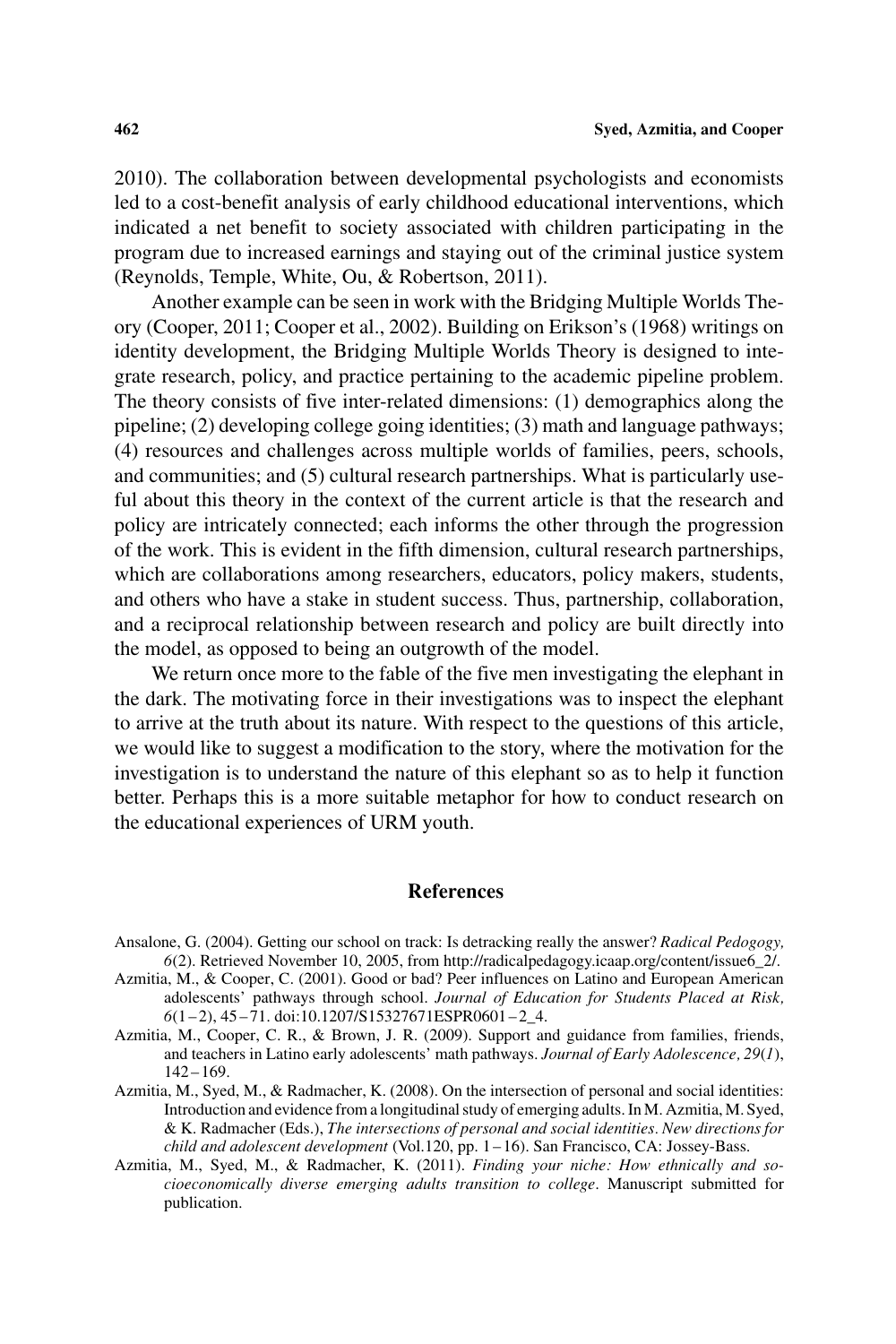- Blake-Beard, S., Bayne, M., Crosby, F., & Muller, C. (2011). Matching by race and gender in mentoring relationships: Keeping our eyes on the prize. *Journal of Social Issues, 67*(*3*), 622-643.
- Bowles, S., & Gintis, H. (1976). *Schooling in capitalist America*. New York: Basic Books.
- Bourdieu, P. (1977). *Outline of a theory of practice.* Cambridge, UK: Cambridge University Press.
- Brown, S. D., & Lent, R. W. (1996). A social cognitive framework for career choice counseling. *The Career Development Quarterly, 44*, 354 – 366.
- Brubaker, R., & Cooper, F. (2000). Beyond "identity." *Theory and Society*, 29(1), 1–47. doi:10.1023/A:1007068714468.
- Buhrmester, D., & Furman, W. (1987). The development of companionship and intimacy. *Child Development, 58*(4), 1101 – 1113. doi:10.2307/1130550.
- Carter, P. L. (2003). "Black" cultural capital, status positioning, and schooling conflicts for low-income African American youth. *Social Problems, 50*(1), 136 – 155. doi:10.1525/sp.2003.50.1.136.
- Cauce, A. M., Coronado, N., & Watson, J. (1998). Conceptual, methodological, and statistical issues in culturally competent research. In M. Hernandez & R. Mareasa (Eds.), *Promoting cultural competence in children's mental health services* (pp. 305 – 329). Baltimore, MD: Paul Brooks Publishing.
- Chang, E. S., Chen, C., Greenberger, E., Dooley, D., & Heckhausen, J. (2006). What do they want in life? The life goals of a multi-ethnic, multi-generational sample of high school seniors. *Journal of Youth and Adolescence, 35*(3), 321 – 332.
- Chemers, M. M., Syed, M., Goza, B. K., Zurbriggen, E., Bearman, S., Crosby, F., et al. (2010). *The role of self-efficacy and identity in mediating the effects of science enrichment programs for under-represented minority students*. Manuscript submitted for publication.
- Chemers, M. M., Zurbriggen, E., Syed, M., Goza, B. K., & Bearman, S. (2011). The role of efficacy and identity in science career commitment among underrepresented minority students. *Journal of Social Issues, 67*(3), 469-491.
- Cohen, G. L., & Garcia, J. (2005). "I am us": Negative stereotypes as collective threats. *Journal of Personality and Social Psychology, 89*(4), 566 – 582. doi:10.1037/0022 – 3514.89.4.566.
- Coleman, J. (1988). Social capital in the creation of human capital. *American Journal of Sociology, 94*(suppl.), 95 – 120. doi:10.1086/228943.
- Cooper, C. R. (1987). Conceptualizing research on adolescent development in the family: Four root metaphors. *Journal of Adolescent Research, 2*(3), 321 – 330. doi:10.1177/074355488723010.
- Cooper, C. R. (2011). *Bridging multiple worlds: Cultures, identities, and pathways to college*. New York: Oxford University Press.
- Cooper, C. R., & Burciaga, R. (2011). Pathways to college, to the professoriate, and to a green card: Linking research, policy, and practice on immigrant Latino youth. In T. N. Maloney & K. Korinek (Eds.), *Migration in the 21st century: Rights, outcomes, and policy* (pp. 177 – 191). London, UK: Routledge Kegan Paul.
- Cooper, C. R., & Denner, J. (1998). Theories linking culture and psychology: Universal and community-specific processes. *Annual Review of Psychology*, 49, 559–584. doi:10.1146/annurev.psych.49.1.559.
- Cooper, C. R., Azmitia, M., Garcia, E. E., Ittel, A., Lopez, E., Rivera, L., et al. (1994). Aspirations of low-income Mexican American and European American parents for their children and adolescents. In F. A. Villarruel, & R. M. Lerner (Eds.), *Promoting community-based programs for socialization and learning* (pp. 65 – 81). San Francisco, CA: Jossey-Bass.
- Cooper, C. R., Denner, J., & Lopez, E. M. (1999). Cultural brokers: Helping Latino children on pathways toward success. *The Future of Children, 9*(2), 51 – 57. doi:10.2307/1602705.
- Cooper, C. R., Cooper, R. G., Jr., Azmitia, M., Chavira, G., & Gullatt, Y. (2002). Bridging multiple worlds: How African American and Latino youth in academic outreach programs navigate math pathways to college. *Applied Developmental Science*, 6(2), 73-87. doi:10.1207/S1532480XADS0602\_3.
- Cooper, C. R., Domínguez, E., & Rosas, S. (2005). Soledad's dream: How immigrant children bridge their multiple worlds and build pathways to college. In C. R. Cooper, C. García Coll, T. Bartko, H. Davis & C. Chatman (Eds.), *Developmental pathways through middle childhood: Rethinking contexts and diversity as resources* (pp. 235 – 260). Mahwah, NJ: Erlbaum.
- Cooper, C. R., Cooper, R. G., Burciaga, R, Dominguez, E., & Su, D. (2008). *Capital and challenge: Bridging cultural worlds on pathways to college and the professoriate by Latino immigrant*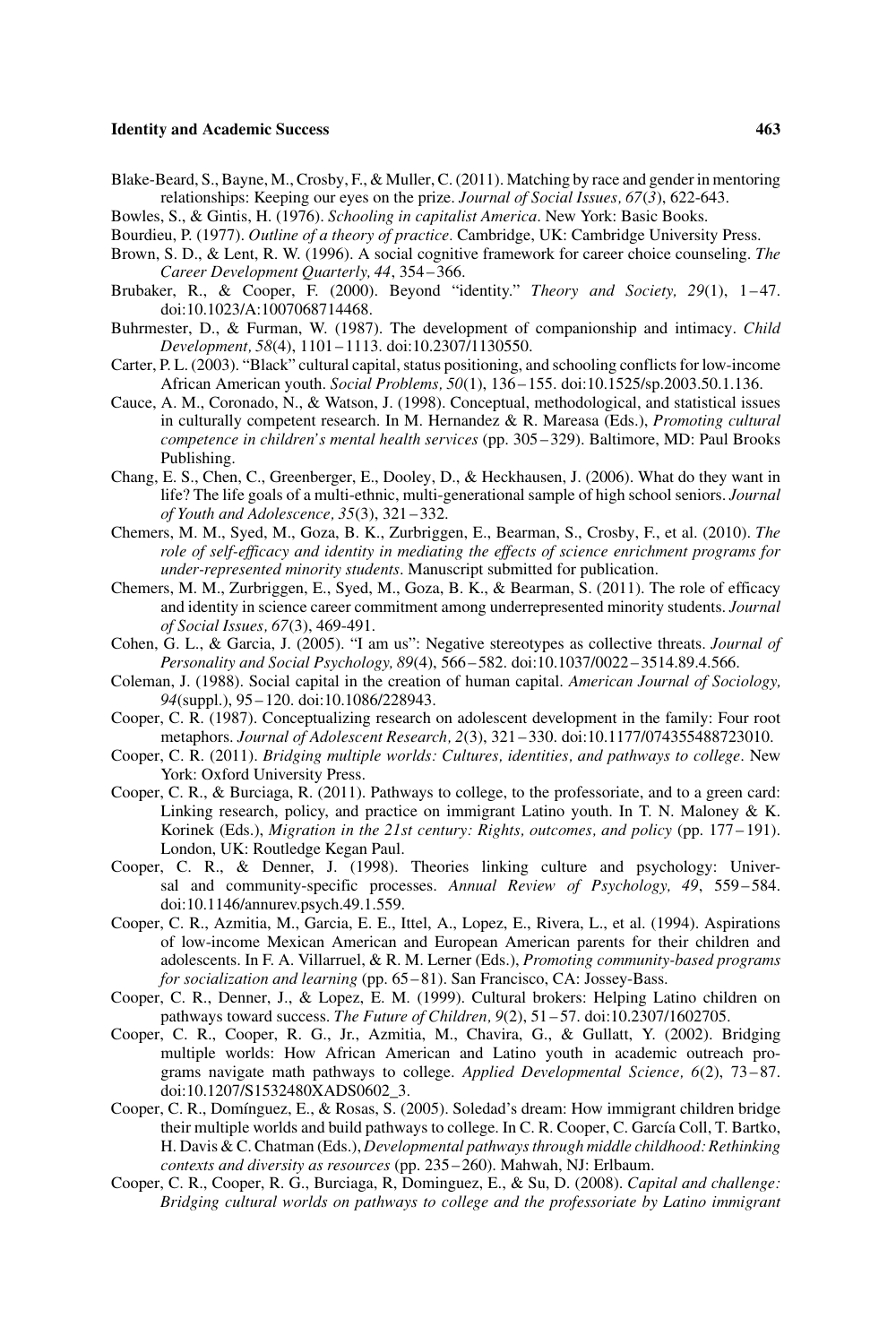*youth*. Paper presented at the meetings of the Society for Research in Child Development, Denver, CO.

- Cooper, C. R., Behrens, R., & Trinh, N. (2009). Identity. In R. A. Shweder, T. R. Bidell, A. C. Dailey, S. D. Dixon, P. J. Miller, & J. Modell. (Eds.) *The Chicago companion to the child* (pp. 474 – 477). Chicago, IL: University of Chicago Press.
- Crul, M., & Schneider, J. (2009). *TIES Policy Brief: The second generation in Europe: Education and the transition to the labour market*. Amsterdam, The Netherlands: TIES. Retrieved June 10, 2010, from www.tiesproject.eu/component/option,com\_docman/task,cat\_view/gid,45/ Itemid,142/.
- Cullen, M. J., Hardison, C. M., & Sackett, P. R. (2004). Using SAT-grade and ability-job performance relationships to test predictions derived from stereotype threat theory. *Journal of Applied Psychology, 89*(*2*), 220 – 230. doi:10.1016/j.jesp.2010.04.004.
- Danaher, K., & Crandall, C. S. (2008). Stereotype threat in applied settings re-examined. *Journal of Applied Social Psychology, 38*(6), 1639 – 1655. doi:10.1111/j.1559 – 1816.2008.00362.x.
- Davis, C., & Simmons, C. (2009). Stereotype threat: A review, critique, and implications. In H. A. Neville, B. M. Tynes, & S. O. Utsey (Eds.), *Handbook of African American psychology* (pp. 211 – 222). Thousand Oaks, CA: Sage.
- Destin, M., & Oyserman, D. (2010). Incentivizing education: Seeing schoolwork as an investment, not a chore. *Journal of Experimental Social Psychology, 46*(5), 846 – 849. doi:10.1016/j.jesp.2010.04.004.
- Ebaugh, H. R., & Curry, M. (2000). Fictive kin as social capital in new immigrant communities. *Sociological Perspectives, 43*(2), 189 – 209.
- Eccles, J. S. (2005). Studying gender and ethnic differences in participation in math, physical science, and information technology. *New Directions for Child and Adolescent Development, 110*, 7 – 14. doi:10.1002/cd.146.
- Erikson, E. H. (1968). *Identity: Youth and crisis*. New York: Norton.
- Finley, M. K. (1984). Teachers and tracking in a comprehensive high school. *Sociology of Education, 57*, 233 – 243. doi:10.2307/2112427.
- Fry, R. (2002). *Latinos in higher education: Many enroll, two few graduate*. Washington, DC: Pew Hispanic Center. Retrieved August 4, 2010, from http://pewhispanic.org/reports/report.php? ReportID=3.
- Furman, W., & Buhrmester, D. (1992). Age and sex differences in perceptions of networks of personal relationships. *Child Development, 63*(1), 103 – 115. doi:10.2307/1130905.
- Gándara, P., & Maxwell-Jolly, J. (1999). *Priming the pump: Strategies for increasing the achievement of underrepresented minority undergraduates*. New York: The College Board.
- Gándara, P. & Mejorado, M. (2005). Putting your money where your mouth is: Mentoring as a strategy to increase access to higher education. In W. G. Tierney, Z. B. Corwin, & J. E. Colyar. (Eds.), *Preparing for college: Nine elements of effective outreach* (pp. 89 – 110). Albany, NY: State University of New York Press.
- Gándara, P., & Orfield, G. (2006). Introduction: Creating a  $21<sup>st</sup>$ -century vision of access and equity in higher education. In P. Gándara, G. Orfield, & C. L. Horn (Eds.), *Expanding opportunity in higher education: Leveraging promise* (pp. 1 – 16). Albany, NY: State University of New York.
- García-Coll, C. T., Akerman, A., & Cicchetti, D. (2000). Cultural influences on developmental processes and outcomes: Implications for the study of development and psychopathology. *Development and Psychopathology, 12*, 333 – 356. doi:10.1017/S0954579400003059.
- García-Coll, C. T., Szalacha, L. A., & Palacios, N. (2005). Children of Dominican, Portuguese, and Cambodian immigrant families: Academic attitudes and pathways during middle childhood. In C. R. Cooper, C. T. Garc´ıa Coll, W. T. Bartko, H. Davis, & C. Chatman (Eds.), *Developmental pathways through middle childhood: Rethinking contexts and diversity as resources* (pp. 207 – 233). Mahwah, NJ: Erlbaum.
- Gibson, M. A. (2005). Promoting academic engagement among minority youth: Implications from John Ogbu's Shaker Heights ethnography. *International Journal of Qualitative Studies in Education, 18*(5), 581 – 603. doi:10.1080/09518390500224853.
- Gibson, M. A., Bejínez, L. F., Hidalgo, N., & Rolón, C. (2004) Belonging and school participation: Lessons from a migrant student club. In M. Gibson, P. Gándara, & J. P. Koyama (Eds.), *School*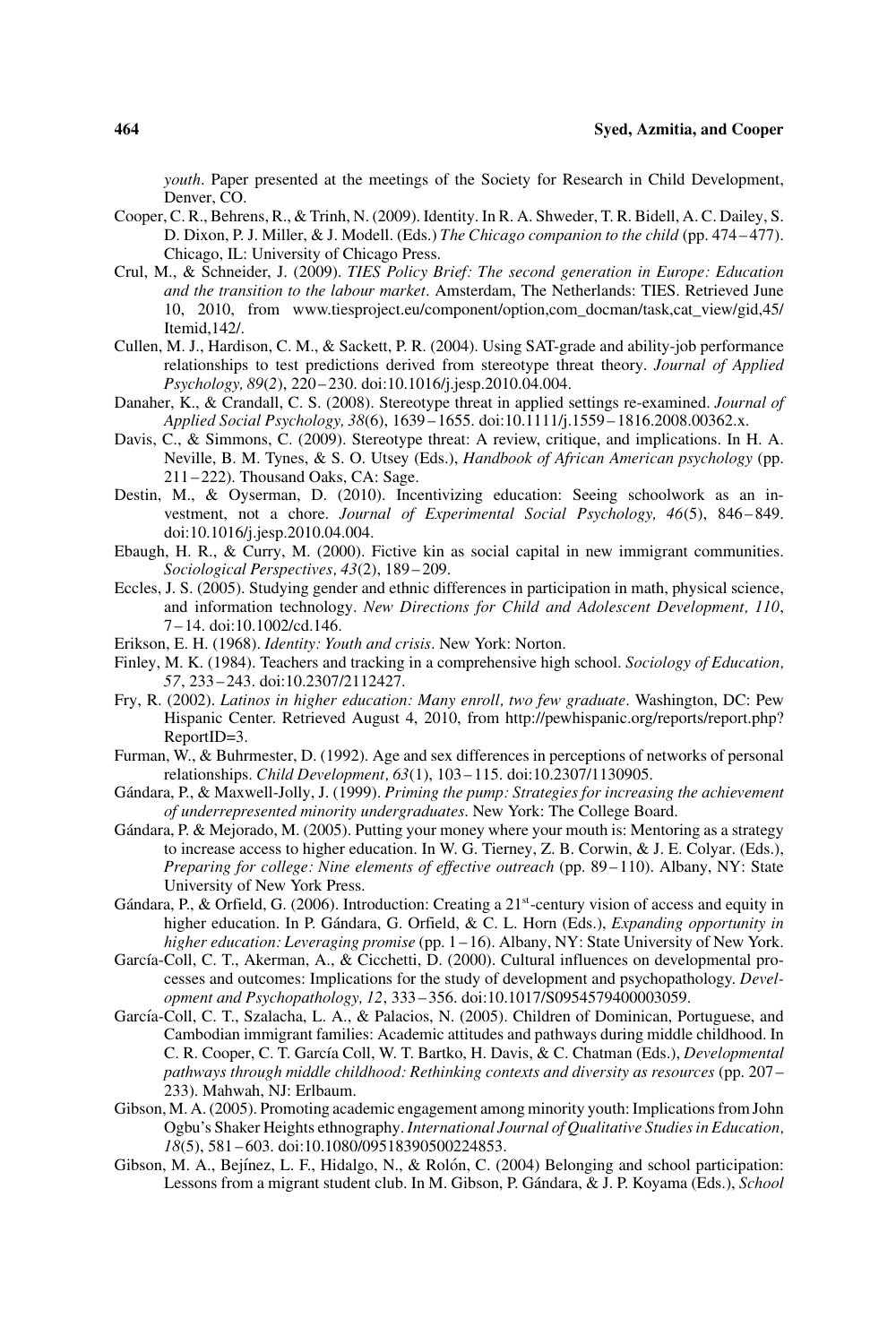*connections: U.S. Mexican youth, peers, and school achievement* (pp. 129 – 149). New York: Teachers College Press.

- Good, C., & Aronson, J. (2008). The development of stereotype threat: Consequences for educational and social equality. In C. Wainryb, J. G. Smetana, & E. Turiel (Eds.), *Social development, social inequalities, and social justice* (pp. 155 – 184). New York: Erlbaum.
- Good, C., Aronson, J., & Harder, J. A. (2008). Problems in the pipeline: Stereotype threat and women's achievement in high-level math courses. *Journal of Applied Developmental Psychology, 29*(1), 17 – 28. doi:10.1016/j.appdev.2007.10.004.
- Gurin, P., Dey, E. L., Hurtado, S., & Gurin, G. (2002). Diversity and higher education: Theory and impact on educational outcomes. *Harvard Educational Review, 72*(3), 330 – 366.
- Hughes, D., Rodriguez, J., Smith, E. P., Johnson, D. J., Stevenson, H. C., & Spicer, P. (2006). Parents' racial/ethnic socialization practices: A review of research and agenda for future study. *Developmental Psychology, 42*, 747 – 770. doi:10.1037/0012 – 1649.42.5.747.
- Hurtado, S., Griffin, K. A., Arellano, L., & Cuellar, M. (2008). Assessing the value of climate assessments: Progress and future directions. *Journal of Diversity in Higher Education, 1*(4), 204 – 221. doi:10.1037/a0014009.
- Hurtado, S., Eagan, M. K., Tran, M. C., Newman, C. B., Chang, M. J., & Velasco, P. (2011) "We do science here": Underrepresented students interactions with faculty in different college contexts. *Journal of Social Issues, 67*(3), 553-579.
- Jost, J. (1999). Outgroup favoritism and the theory of system justification: A paradigm for investigating the effects of socioeconomic success on stereotype content. In G. Moskowitz (Eds.), *Cognitive social psychology: On the future of social cognition* (pp. 89 – 102). Hillsdale, NJ: Erlbaum.
- Kane, W. (2010, August 17). New requirements for high schoolers to graduate. *San Francisco Chronicle,* p. C-1.
- Kao, G., & Rutherford, L. T. (2007). Does social capital still matter? Immigrant minority disadvantage in school-specific social capital and its effects on academic achievement. *Sociological Perspectives, 50*(1), 27 – 52.
- Keller, J. (2007). Stereotype threat in classroom settings: The interactive effect of domain identification, task difficulty and stereotype threat on female students' maths performance. *British Journal of Educational Psychology, 77*(2), 323 – 338. doi:10.1348/000709906×113662.
- Kelly, S. (2004). Are teachers tracked? On what basis and with what consequences. *Social Psychology of Education, 7*, 55 – 72. doi: 10.1023/B:SPOE.0000010673.78910.f1.
- Kuh, G. D., Kinzie, J. Buckley, J. A., Bridges, B. K., & Hayek, J. C. (2006). What matters to student success: A review of the literature. *Commissioned Report for the National Symposium on Postsecondary Student Success: Spearheading a Dialog on Student Success*. Washington, DC: National Postsecondary Education Cooperative.
- Leaper, C., & Van, S. R. (2008). Masculinity ideology, covert sexism, and perceived gender typicality in relation to young men's academic motivation and choices in college. *Psychology of Men & Masculinity, 9*(3), 139 – 153. doi:10.1037/1524 – 9220.9.3.139.
- Levitt, M. J., Weber, R. A., & Guacci, N. (1993). Convoys of social support: An intergenerational analysis. *Psychology and Aging, 8*(3), 323 – 326. doi:10.1037/0882 – 7974.8.3.323.
- Lewis, O. (1966). The culture of poverty. *Scientific American*, 215, 19-25. doi:10.1038/scientificamerican1066 – 19.
- Markus, H., & Nurius, P. (1986). Possible selves. *American Psychologist, 41*(9), 954 969.
- Mehan, H. (2007). *Restructuring and reculturing schools to provide students with multiple pathways to college and career* (paper mp-rr006 – 0207). Los Angeles, CA: UCLA Institute for Democracy, Education, and Access.
- Mickelson, R. A., & Heath, D. (1999). The effects of segregation on African American high school seniors' academic achievement. *Journal of Negro Education*, 68(4), 566-586.
- Moll, L. C., Amanti, C., Neff, D., & Gonzalez, N. (1992). Funds of knowledge for teaching: Using a qualitative approach to connect homes and classrooms. *Theory into Practice, 31*(1), 132 – 141.
- Neblett, E. W., Jr., Terzian, M., & Harriott V. (2010). From racial discrimination to substance use: The buffering effects of racial socialization. *Child Development Perspectives, 4*(2), 131 – 137.
- Nelson, T. D. (Eds.). (2009). *Handbook of prejudice, stereotyping, and discrimination*. New York: Psychology Press.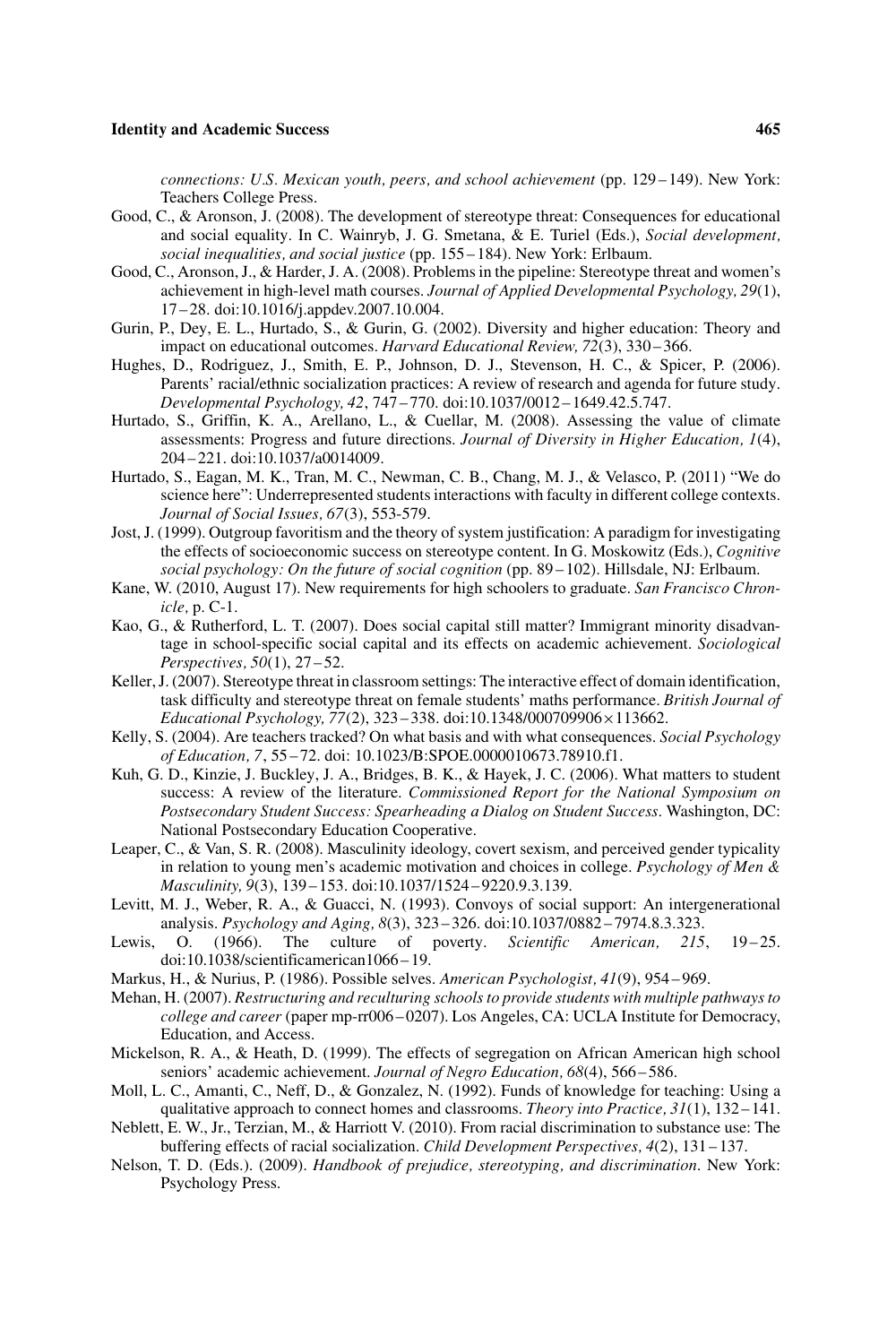### **466 Syed, Azmitia, and Cooper**

- Oakes, J. (2005). *Keeping track. How schools structure inequality* (2nd ed.). New Haven, CT: Yale University Press.
- Oakes, J., Wells, A. S., Jones, M., & Datnow, A. (1997). Detracking: The social construction of ability, cultural politics, and resistance to reform. *Teachers College Record*, 98(3), 482-510.
- Ogbu, J. U. (1997). Understanding the school performance of urban blacks: Some essential background knowledge. In H. J. Walberg, O. Reyes, & R. P. Weissberg (Eds.), *Children and youth: Interdisciplinary perspectives* (pp. 190–222). Thousand Oaks, CA: Sage.
- Oishi, S., Kesebir, S., & Snyder, B. H. (2009). Sociology: A lost connection in social psychology. *Personality and Social Psychology Review, 13*(4), 334 – 353.
- Osborne, J. W., & Walker, C. (2006). Stereotype threat, identification with academics, and withdrawal from school: Why the most successful students of colour might be most likely to withdraw. *Educational Psychology, 26*(4), 563 – 577.
- Oyserman, D. & Destin, M. (2010). Identity-based motivation: Implications for intervention. *The Counseling Psychologist, 38*, 1001 – 1043. doi:10.1177/0011000010374775.
- Oyserman, D., Bybee, D., & Terry, D. (2006). Possible selves and academic outcomes: How and when possible selves impel action. *Journal of Personality and Social Psychology, 91*, 188-204. doi:10.1037/0022 – 3514.91.1.188.
- Pascarella, E. T., & Terenzini, P. T. (2005). *How college affects students: A third decade of research* (Vol. *2*). Indianapolis, IN: Jossey-Bass.
- Pepper, S. P. (1942). *World hypotheses.* Berkeley, CA: University of California Press.
- Phelan, P., Yu, H. C., & Davidson, A. L. (1994). Navigating the psychological pressures of adolescence: The voices and experiences of high school youth. *American Educational Research Journal, 31*(2), 415 – 447.
- Portes, A., & Fernández-Kelly, P. (2008). No margin for error: Educational and occupational achievement among disadvantaged children of immigrants. *Annals of the American Academy of Political and Social Science, 620*, 12 – 36. doi:10.1177/0002716208322577.
- Pronin, E., Steele, C. M., & Ross, L. (2004). Identity bifurcation in response to stereotype threat: Women and mathematics. *Journal of Experimental Social Psychology*, 40(2), 152-168. doi:10.1016/S0022 – 1031(03)00088-X.
- Quintana, S. M., & McKown, C. (Eds.). (2008). *Handbook of race, racism, and the developing child*. Hoboken, NJ: John Wiley & Sons.
- Reis, O., Azmitia, M., Syed, M., Radmacher, K., & Gills, J. (2009). Patterns of social support and mental health among ethnically-diverse adolescents during school transitions. *European Journal of Developmental Science, 3*(1), 39 – 50.
- Reynolds, A. J., Rolnick, A. J., Englund, M., & Temple, J. (Eds.). (2010). *Childhood programs and practices in the first decade of life: A human capital integration*. New York: Cambridge University Press.
- Reynolds, A. J., Temple, J. A., White, B., Ou, S. & Robertson, D. L. (2011). Age-26 cost-benefit analysis of the Child-Parent Center Early Education Program. *Child Development, 82*(1), 379 – 404. doi:10.1111/j.1467 – 8624.2010.01563.x.
- Rogoff, B. (2003). *The cultural nature of human development*. New York: Oxford University Press.
- Sackett, P. R., Hardison, C. M., & Cullen, M. J. (2004). On interpreting stereotype threat as accounting for African American-White differences on cognitive tests. *American Psychologist, 59*(*1*), 7 – 13. doi:10.1037/0003 – 066X.59.1.7.
- Santos, S. J., Ortiz, A. M., Morales, A., & Rosales, M. (2007). The relationship between campus diversity, students' ethnic identity and college adjustment: A qualitative study. *Cultural Diversity and Ethnic Minority Psychology, 13*(2), 104 – 114. doi:10.1037/1099 – 9809.13.2.104.
- Schachter, E. P., & Ventura, J. J. (2008). Identity agents: Parents as active and reflective participants in their children's identity formation. *Journal of Research on Adolescence*, 18(3), 449-476. doi:10.1111/j.1532 – 7795.2008.00567.x.
- Schmidt, P. (2008, September 15). Federal panel seeks cause of minority students' poor science performance. *Chronicle of Higher Education*.
- Smith, J. L. (2004). Understanding the process of stereotype threat: A review of mediational variables and new performance goal directions. *Educational Psychology Review, 16*(3), 177 – 206. doi:10.1023/B:EDPR.0000034020.20317.89.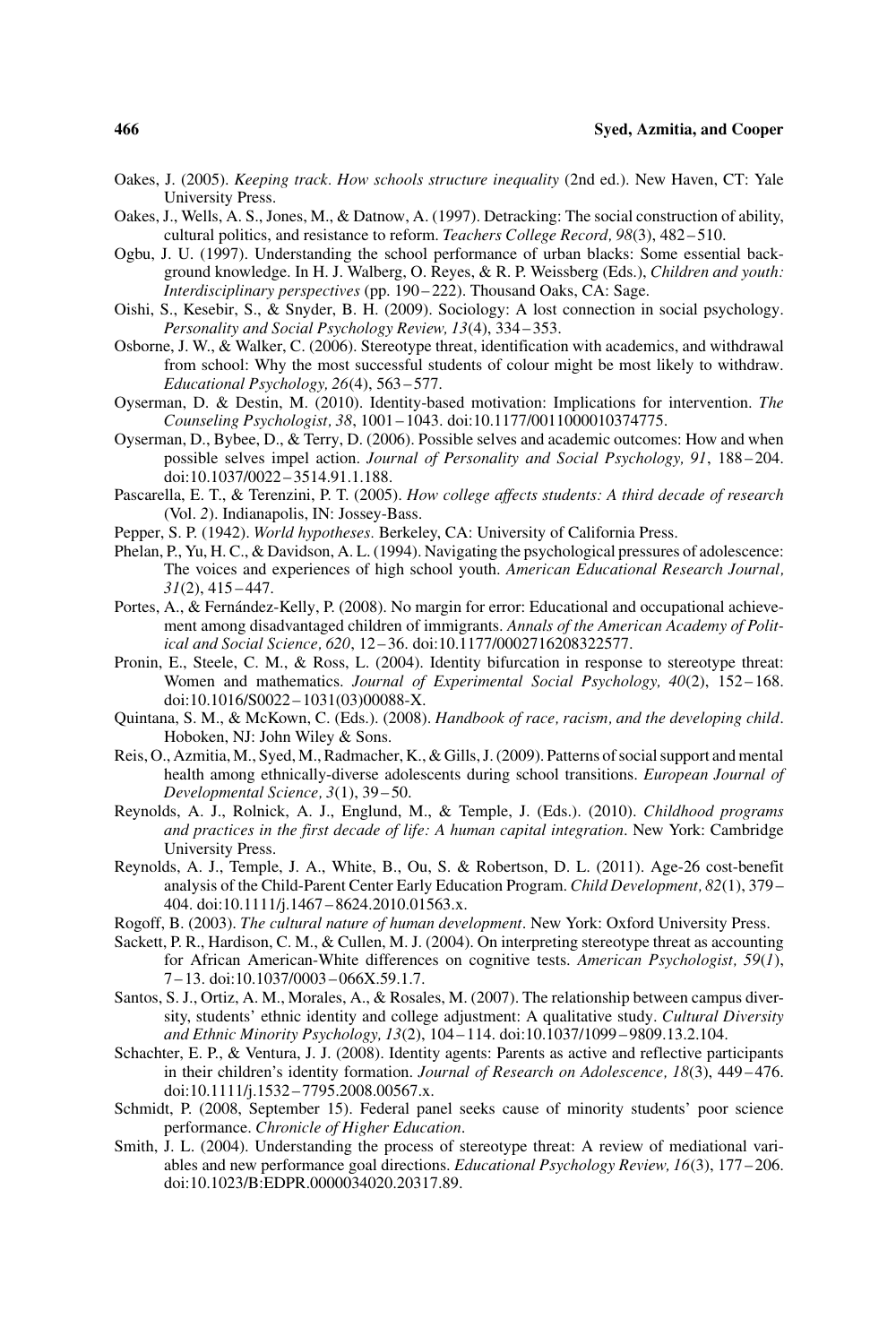- Spencer, S., Steele, C. M., & Quinn, D. (1999). Stereotype threat and women's math performance. *Journal of Experimental Social Psychology, 35*(1), 4 – 28. doi:10.1006/jesp.1998.1373.
- Stack, C. B., & Burton, L. M. (1993). Kinscripts. *Journal of Comparative Family Studies, 24*(2), 157 – 170.
- Stambler, M. J., & Weinstein, R. S. (2010). Psychological disengagement in elementary school among ethnic minority students. *Journal of Applied Developmental Psychology, 31*, 755 – 765.
- Stangor, C. (2009). The study of stereotyping, prejudice, and discrimination within social psychology: A quick history of theory and research. In T. D. Nelson (Eds.), *Handbook of prejudice, stereotyping, and discrimination.* (pp. 1 – 22). New York: Psychology Press.
- Steele, C. M. (1997). A threat in the air: How stereotypes shape intellectual identity and performance. *American Psychologist, 52*(6), 613 – 629. doi:10.1037/0003 – 066X.52.6.613.
- Steele, C. M., & Aronson, J. (1995). Stereotype threat and the intellectual test performance of African Americans. *Journal of Personality and Social Psychology, 69*, 797 – 811. doi:10.1037/0022 – 3514.69.5.797.
- Stricker, L. J., & Ward, W. C. (2004). Stereotype threat, inquiring about test takers' ethnicity and gender, and standardized test performance. *Journal of Applied Social Psychology, 34*(4), 665 – 693. doi:10.1111/j.1559 – 1816.2004.tb02564.x.
- Stricker, L. J., & Ward, W. C. (2008). Stereotype threat in applied settings re-examined: A reply. *Journal of Applied Social Psychology, 38*(6), 1656 – 1663. doi:10.1111/j.1559 – 1816.2008.00363.x.
- Sullivan, B. A., & Hansen, J. C. (2004). Mapping associations between interests and personality: Toward a conceptual understanding of individual differences in vocational behavior. *Journal of Counseling Psychology, 51*(3), 287 – 298. doi:10.1037/0022 – 0167.51.3.287.
- Syed, M. (2010a). Developing an integrated self: Academic and ethnic identities among ethnically-diverse college students. *Developmental Psychology*, 46(6), 1590-1604. doi:10.1037/a0020738.
- Syed, M. (2010b). Disciplinarity and methodology in intersectionality theory and research. *American Psychologist, 65*(1), 61 – 62. doi:10.1037/a0017495
- Syed, M. (2010c). Memorable everyday events in college: Narratives of the intersection of ethnicity and academia. *Journal of Diversity in Higher Education, 3*(1), 56 – 69. doi:10.1037/a0018503.
- Syed, M., & Azmitia, M. (2008). A narrative approach to ethnic identity in emerging adulthood: Bringing life to the identity status model. *Developmental Psychology*, 44(4), 1012–1027. doi:10.1037/0012 – 1649.44.4.1012.
- Syed, M., & Azmitia, M. (2009). Longitudinal trajectories of ethnic identity during the college years. *Journal of Research on Adolescence, 19*(4), 601 – 624. doi:10.1111/j.1532 – 7795.2009.00609.x.
- Syed, M., Goza, B. K., Chemers, M. M., & Zurbriggen, E. (in press). Individual differences in preferences for matched-ethnic mentors among high-achieving ethnically-diverse adolescents in STEM. *Child Development*.
- Tajfel, H. (1981). *Human groups and social categories.* Cambridge, England: Cambridge University Press.
- Tajfel, H., & Turner, J. C. (1986). The social identity theory of intergroup behavior. In S. Worchel & W. Austin (Eds.), *Psychology of intergroup relations* (pp. 7 – 24). Chicago, IL: Nelson-Hall.
- Tierney, W., & Auerbach, S. (2006) Toward developing an untapped resource: The role of families in college preparation. In W. Tierney, Z. B. Corwin, & J. E. Colyar (Eds.), *Preparing for college: Nine elements of effective outreach* (pp. 29 – 48). Albany, NY: State University of New York Press.
- Tierney, W., Colyar, J. E., & Corwin, Z. B. (2005). *Preparing for college: Nine elements of effective outreach*. Albany, NY: State University of New York Press.
- Tinto, V. (1993). *Leaving college: Rethinking the cases and cures of student attrition* (2nd ed.). Chicago, IL: University of Chicago Press.
- Tinto, V. (2000). Linking learning and leaving: Exploring the role of the college classroom in student departure. In J. M. Braxton (Eds.), *Reworking the student departure puzzle* (pp. 81-94). Nashville, TN: Vanderbilt University Press.
- U.S. Department of Education, National Center for Education Statistics (2002) *Nontraditional undergraduates*, *NCES 2002 – 012*. Washington, DC: U.S. Department of Education.